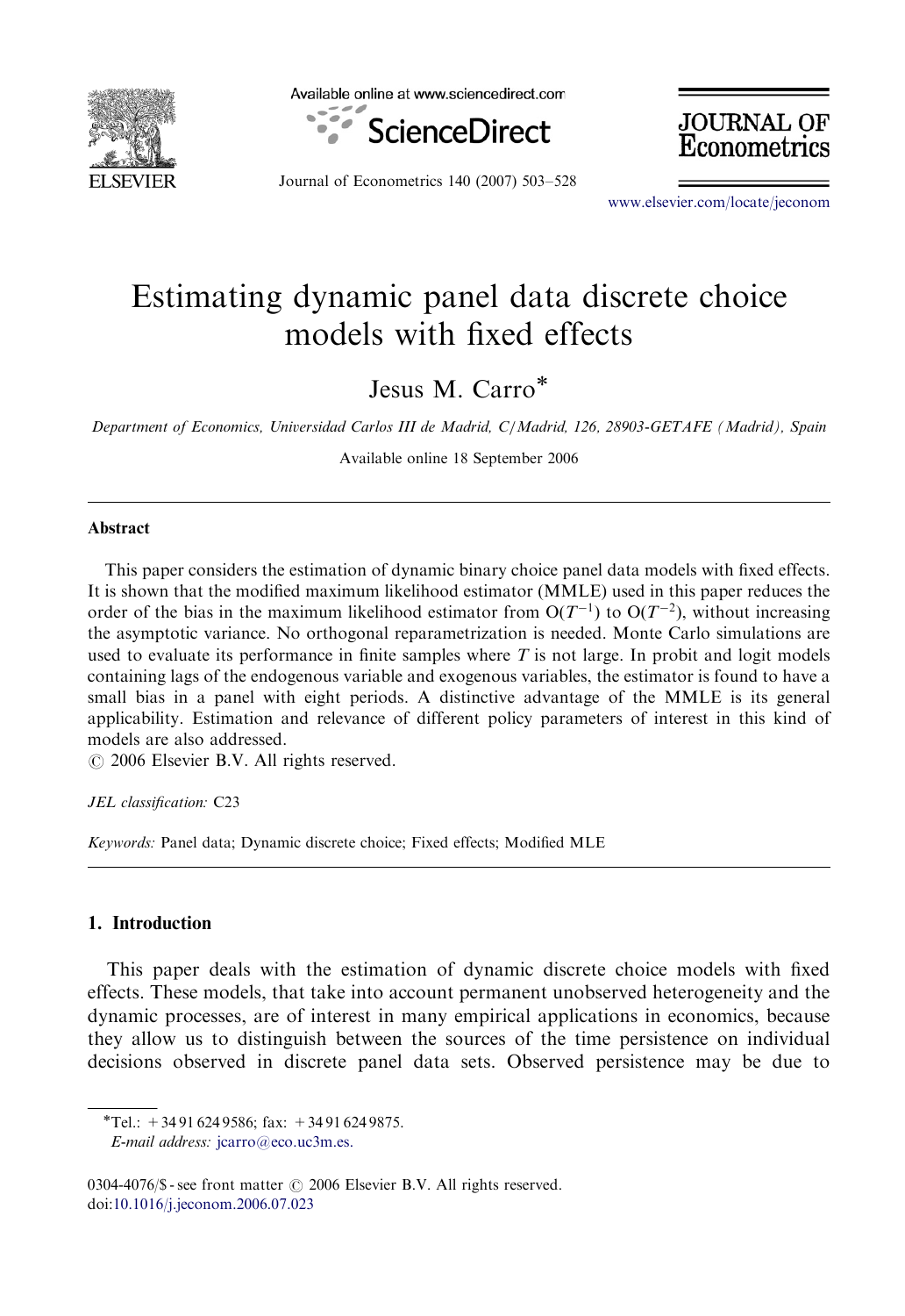persistence in observable individual characteristics, true state dependence or permanent unobserved heterogeneity. As explained in [Heckman \(1981a\)](#page-25-0), these sources of persistence in individual decisions have very different implications.<sup>1</sup>

It is well-known that permanent unobserved heterogeneity may bias estimates and lead to misleading conclusions about the effect of a variable if it is not taken into account. This is particularly true in dynamic models where we can have significant estimates of state dependence coefficients even when there is no state dependence and persistence is only due to permanent heterogeneity. In the econometric literature, there are two ways of treating unobserved heterogeneity: random effects and fixed effects. This paper follows the fixed effects approach since we do not want to impose any restriction on the conditional distribution of the unobserved heterogeneity.<sup>2</sup>

Monte Carlo experiments have shown that the traditional maximum likelihood estimator (MLE) of non-linear panel data models with fixed effects generally exhibits considerable bias in finite samples when the number of periods is not large.<sup>3</sup> It is wellunderstood how to estimate, and solve that problem, in a linear model since fixed- $T$ consistent estimators are available. However, there are no general solutions for non-linear consistent estimators are available. However, there are no general solutions for non-linear models, and in some cases, although a specific solution is available, it is not  $\sqrt{N}$ -consistent. For example, Honoré [and Kyriazidou \(2000\)](#page-25-0) propose a fixed-T consistent estimator for dynamic discrete choice models with continuous exogenous regressors that needs some ay halo assumptions and it is not  $\sqrt{N}$ -consistent. As a matter of fact, calculations in restrictive assumptions and it is not  $\sqrt{N}$ -consistent. As a matter of fact, calculations in [Hahn \(2001\)](#page-24-0) indicate that  $\sqrt{N}$ -consistent estimation is infeasible in this case. Furthermore, results in Honoré [and Tamer \(2004\)](#page-25-0) suggest that the parameters of dynamic discrete choice panel data models are not identified in a fixed-T context, even in simple cases.

The estimation of non-linear models with fixed effects by maximum likelihood suffers the so-called incidental parameters problem. [Cox and Reid \(1987\)](#page-24-0) considered the general problem of doing inference for a parameter of interest in the absence of knowledge about nuisance parameters.<sup>4</sup> Their solution is based on getting a re-parametrization such that the nuisance parameters are information orthogonal to the other parameters, so as to limit the influence of the nuisance parameters. Then they develop a modification that reduces the order of the bias of the MLE, without increasing its asymptotic variance. Their general framework has been used for static binary choice panel data models with fixed effects in [Arellano \(2003\)](#page-24-0), where the fixed effects are the nuisance parameters. [Arellano \(2003\)](#page-24-0) expresses the modification in terms of the original parameters.

Cox and Reid modification is known to fail without an orthogonal reparametrization (see, for example [Ferguson et al., 1991](#page-24-0)). [Arellano \(2003\)](#page-24-0) shows that the modification he derives reduces the order of the bias of the MLE, under the assumption that an information orthogonal reparametrization exists. The problem is that an information orthogonal reparametrization may not exist, especially for the kind of models considered here. This paper shows that the modified MLE (MMLE), using the modification expressed in terms of the original parameters of the model as in [Arellano \(2003\),](#page-24-0) reduces the order of

<sup>&</sup>lt;sup>1</sup>An economic example that exhibits substantial persistence over time is female labor force participation and knowing whether or not it reflects true state dependence, is needed for understanding the behavioral relationships underlying participation decisions (e.g. [Hyslop, 1999](#page-25-0)).

<sup>&</sup>lt;sup>2</sup>In particular, it is difficult to deal with the initial conditions problem in the random effects approach. See Honoré (2002) for a discussion on this and other issues on the comparison of the two approaches.

<sup>&</sup>lt;sup>3</sup>See [Heckman \(1981b\)](#page-25-0) for an example.

<sup>&</sup>lt;sup>4</sup>Incidental parameters are nuisance parameters whose number grows with the sample size.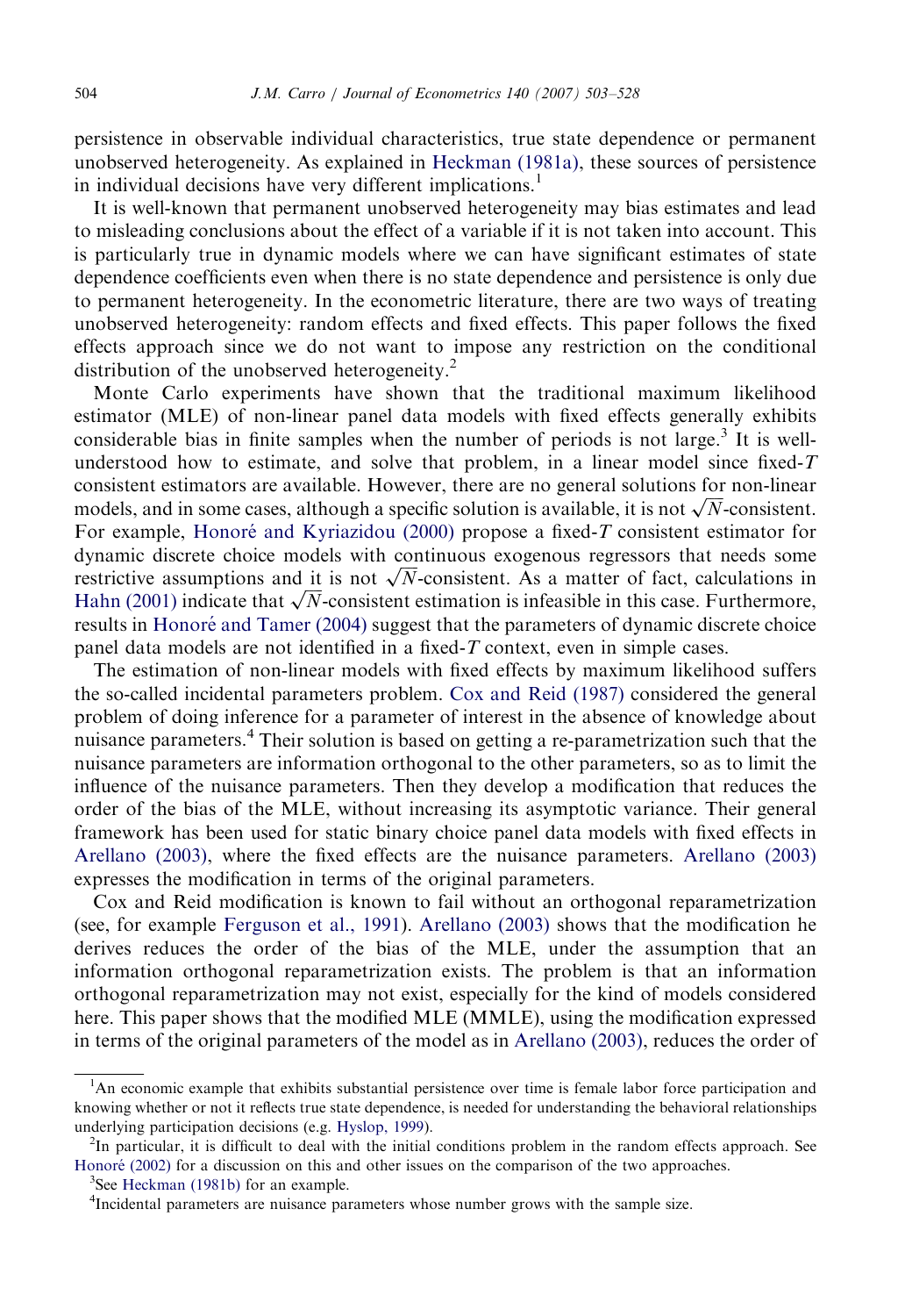the bias regardless of the existence of an information orthogonal reparametrization. This result holds not only for dynamic binary choice models, but also for general non-linear likelihood-based panel data models. Asymptotic properties for different  $N$  and  $T$  plans are studied, and its performance in finite samples evaluated through Monte Carlo simulations.

Although this MMLE is only consistent when  $T$  goes to infinity, it is shown to be useful in the estimation of models like a probit with lags of the endogenous variable and exogenous variables in panels with just eight time periods. This is because its reduction of the order of the asymptotic bias of the MLE, leads to a small finite sample bias in cases where  $T$  is not very large, as shown by Monte Carlo simulations. The method gives a more general framework for the estimation of non-linear models with fixed effects, compared to the restrictive assumptions needed for using other estimators. For instance, it can be used without being restricted to the logistic case.

[Lancaster \(2002\)](#page-25-0) and [Woutersen \(2001\)](#page-25-0) apply the information orthogonality idea to integrated likelihood, following a Bayesian approach to the problem. Lancaster applies it to linear panel data models with fixed effects. Woutersen derives the general properties of the integrated likelihood estimator. Furthermore, he shows that all the properties derived for the integrated likelihood estimator also hold for the modified profile likelihood proposed by [Cox and Reid \(1987\).](#page-24-0)

The rest of the paper is organized as follows. Next section presents the kind of models whose estimation is studied in this paper, the alternative approach that we try to address and its asymptotic properties. Section 3 shows some simulations of this alternative approach to study its performance in finite samples and its usefulness for the estimation of the policy parameters of interest. In contrast to the linear case, each one of the parameters defined in the model does not capture on his own the marginal effect of the explanatory variables. The effects are different for each individual, they depend on the fixed effects and there is more than one measure that should be considered. In Section 4, a female labor force participation model is estimated as an empirical illustration. The last section concludes.

# 2. The model and the MMLE

# 2.1. The model

Let us consider the following panel data model:

$$
y_{it} = 1\{\alpha y_{it-1} + x_{it}'\beta + \eta_i + v_{it} \ge 0\} \quad (t = 0, \dots, T - 1; i = 1, \dots, N),
$$
 (1)

where  $1\{c\}$  takes value one if condition c is satisfied and zero otherwise.  $\{\eta_i\}_{i=1,\dots,N}$  describe permanent unobserved heterogeneity among individuals and  $v_{it}$  reflects unobserved random variables and shocks that individuals receive every period. As previously said, we do not want to impose any restrictive assumptions on the distribution of  $\eta_i$ , so we take a fixed effect approach and therefore treat  $\{\eta_i\}_{i=1,\dots,N}$  as parameters to be estimated. For any variable or set of variables  $z$ ,  $z_{it}$  denotes observation at period t for individual i,  $z_i = \{z_{i0}, \ldots, z_{iT-1}\}\$ , i.e. the set of all observations for individual i, and  $z_i^t$  are the set of observations from the first period to period t for individual i,  $z_i^t = \{z_{i0}, \ldots, z_{it}\}.$ 

Assuming that  $v_{it}$  follows a parametric distribution, a natural way of estimating this model is by maximum likelihood; to write down the probability of the sample and maximize it in all the parameters:  $\beta$ ,  $\eta_1, \ldots, \eta_N$ . By doing so, it raises the incidental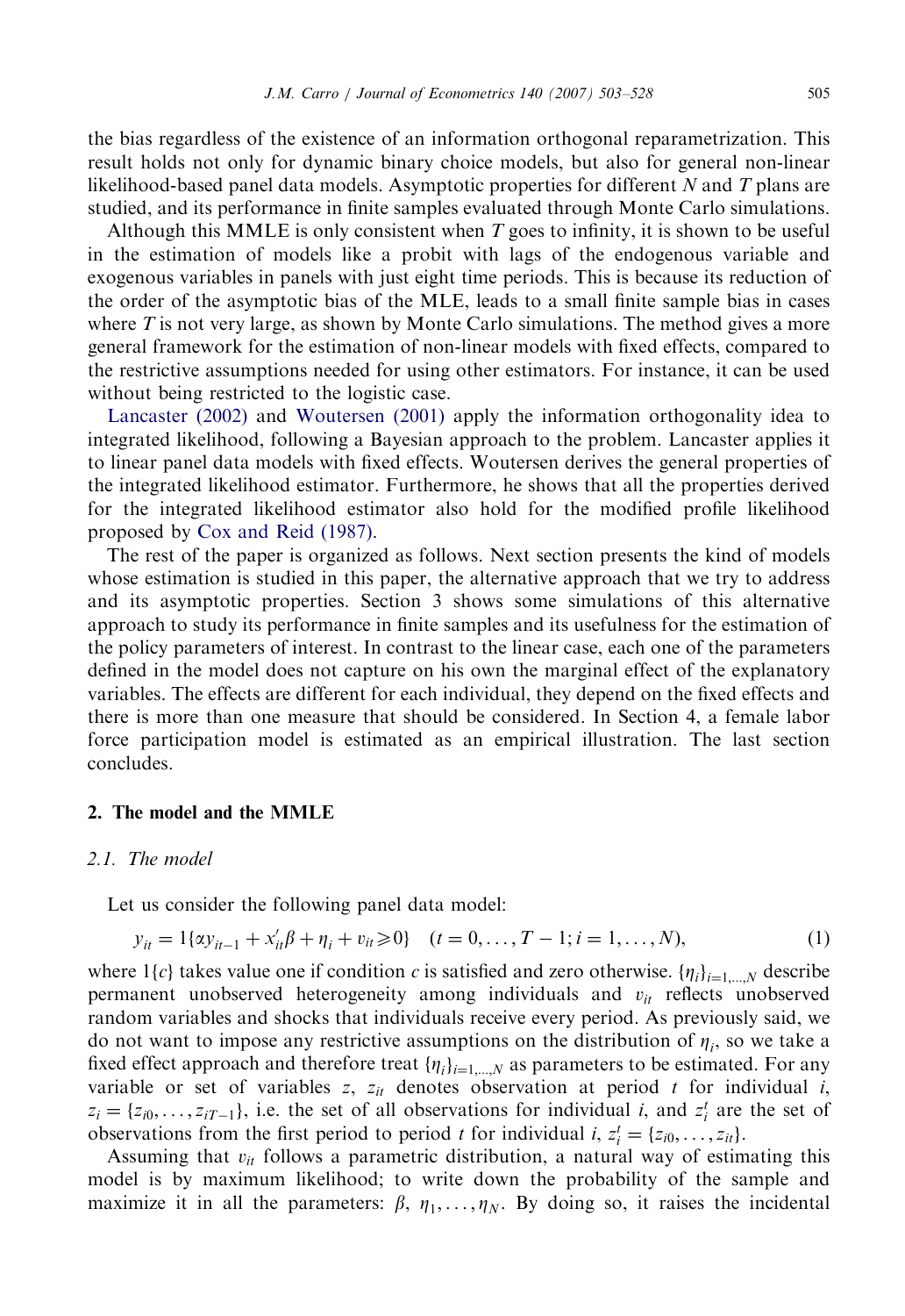parameters problem, first considered by [Neyman and Scott \(1948\).](#page-25-0) The intuition of the incidental parameters problem is clear in this case. Only new observations for individual i give new information about  $\eta_i$  and more individuals, i.e. increments in N, do not help with the estimation of  $\eta_i$  and add more parameters to be estimated. Therefore, the MLE of  $\eta_i$  is only consistent when  $T \to \infty$ . In the MLE of model (1), the inconsistency of the estimations of  $\eta_i$  is transmitted to the estimator of the other parameters. Conditioning on the first observation, the log-likelihood is

$$
l(\gamma, \eta_1, \dots, \eta_N) = \sum_{i=1}^N l_i(\gamma, \eta_i) = \sum_{i=1}^N \sum_{t=1}^{T-1} \{y_{it} * \log F_{it} + (1 - y_{it}) * \log(1 - F_{it})\},\tag{2}
$$

where it is assumed that— $v_{it}$  is independently distributed with cdf F and  $\gamma = (\alpha, \beta)'.$ Deriving with respect to  $\gamma$ ,  $\eta_1, \ldots, \eta_N$ , we get the first order conditions  $d_{\eta_i}(\gamma, \eta_i) \equiv$  $\partial l_i(\gamma, \eta_i)/\partial \eta_i$  and  $\mathbf{d}_{\gamma i}(\gamma, \eta_i) \equiv \partial l_i(\gamma, \eta_i)/\partial \gamma$ . MLE of  $\eta_i$  for given  $\gamma$ ,  $\hat{\eta}_i(\gamma)$ , solves  $d_{\eta_i}(\gamma, \eta_i) = 0$ . The MLE of  $\gamma$  is given by the maximizer of the so-called concentrated log-likelihood,  $\sum_{i=1}^{N} l_i(\gamma, \hat{\eta}_i(\gamma))$ , which solves the following first order condition:

$$
\frac{1}{TN}\sum_{i=1}^N\left\{\mathbf{d}_{\gamma i}(\gamma,\widehat{\eta}_i(\gamma)) + d_{\eta_i}(\gamma,\widehat{\eta}_i(\gamma))\frac{\partial\widehat{\eta}_i(\gamma)}{\partial\gamma}\right\} = \frac{1}{TN}\sum_{i=1}^N\mathbf{d}_{\gamma i}(\gamma,\widehat{\eta}_i(\gamma)) = 0.
$$
\n(3)

This first order condition or estimating equation of  $\gamma$  depends on  $\hat{\eta}_i$ , and evaluated at the true value,  $\gamma_0$ , does not converge to zero in probability when  $N \to \infty$  for fixed T, since  $\hat{\eta}_i$ does not converge to its true value,  $\eta_{i0}$ .

This problem can be overcome if the estimator of  $\gamma$  can be derived so that it does not depend on the incidental parameters. A way of doing this is by conditioning on sufficient statistics for  $\eta_i$ . However, it is not possible to find sufficient statistics for many of the nonlinear models used in econometrics. In particular, the logistic assumption is needed and, even with that assumption, model (1) does not have a sufficient statistic. [Manski \(1987\)](#page-25-0) maximum score estimator is not restricted to a specific distributional assumption, but it imposes strict exogeneity on all explanatory variables, excluding dynamic models.<sup>5</sup>

Honoré [and Kyriazidou \(2000\)](#page-25-0) consider the estimation of fixed effects discrete choice models like  $(1)$  and propose a fixed T consistent estimator. This estimator requires the logistic assumption,  $\varepsilon_{it}$  to be serially independent over time, and additional restrictions from the conditional approach they follow to eliminate the dependence on the fixed effect. In the case  $T = 4$  those additional restrictions are  $x_{i2}$  to equal  $x_{i3}$  or  $(x_{i2} - x_{i3})$  to be continuously distributed with support in a neighborhood of 0, and  $(x_{i1} - x_{i2})$  to have sufficient variation conditional on the event that  $x_{i2} - x_{i3} = 0$ . These restrictions rule out time-dummies, for instance. The rate of convergence is slower than  $N^{-1/2}$ . Furthermore, the rate of convergence is decreasing as the number of regressors increases. If the logistic assumption is relaxed, Manski's insight is used and in addition to the former limitations, the objective function is not differentiable, which makes the maximization more difficult. So, for example,  $\alpha$  and  $\beta$  in a dynamic probit of the form of model (1) do not have a good estimator.

<sup>&</sup>lt;sup>5</sup>See Arellano and Honoré (2001) and [Arellano \(2003\)](#page-24-0) for surveys on fixed T solutions for discrete choice models.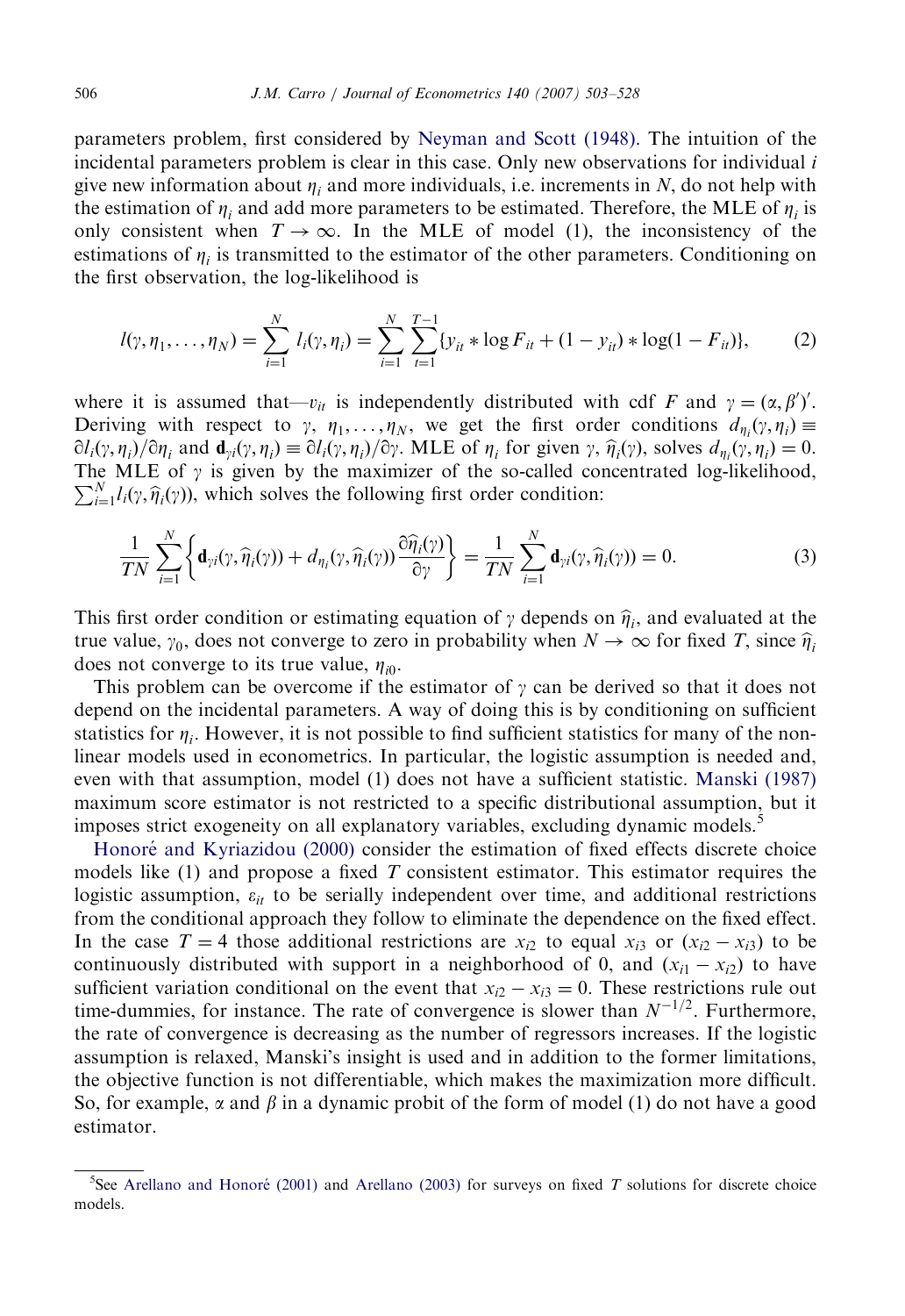## 2.2. Modifying the score of the concentrated likelihood

The traditional approach to the problem of estimating model (1) has been to look for a fixed T consistent estimator because most of the micropanels have much larger N than  $T$ , and the finite sample bias found when using some of the estimators that are consistent only when  $T \to \infty$  is not negligible. Nevertheless, our goal is not necessarily to find a consistent estimator for fixed T, but an estimator with a good finite sample performance and a reasonable asymptotic approximation for the samples used in empirical studies. Moreover, as previously said, only partial solutions with restrictive assumptions have been found for fixed  $T$ , and, as suggested by the results in Honoré [and Tamer \(2004\),](#page-25-0) identification problems arise in a fixed- $T$  context when those assumptions are relaxed (see also [Chamberlain, 1992](#page-24-0) and [Arellano, 2003](#page-24-0)). Also, as shown by [Alvarez and Arellano \(2003\)](#page-24-0) for linear autoregressive models, the properties of some common estimators that are optimal when T is fixed, may be quite different when both T and N tend to infinity. In contrast to time series or single cross sections, panel data can exploit both dimensions for identification and inference. Besides, panels with  $T = 2$  are not so common in practice and for values of T like 8 or 9 the finite sample bias of estimators that are only consistent when  $T \rightarrow \infty$  might not be important. Given all this, we should not be restricted to fixed T consistent estimators and fixed T asymptotics.

[Cox and Reid \(1987\)](#page-24-0) considered the general problem of doing inference for a parameter of interest in the absence of knowledge about nuisance parameters. Their formulation requires information orthogonality between the two types of parameters. That is, the expected information matrix to be block diagonal between the parameters of interest and the nuisance parameters. Therefore, they transform the nuisance parameters by reparametrization in order to get information orthogonality, and then modify the likelihood. Their general framework has been employed for static binary choice panel data models with fixed effects in [Arellano \(2003\).](#page-24-0) The idea is to modify the concentrated log-likelihood to correct the first term on the asymptotic bias that comes from the estimation of the fixed effects. The first order condition or estimating equation of the modified likelihood is more nearly unbiased than the one using the concentrated likelihood. [Arellano \(2003\)](#page-24-0) notes that the modified concentrated log-likelihood can be written in terms of the original parameters.<sup>6</sup>

For the model considered in this paper, the modified first order condition expressed in terms of the original parameters of the model is<sup>7</sup>

$$
\mathbf{d}_{\gamma Mi}(\gamma) = \mathbf{d}_{\gamma i}(\gamma, \widehat{\eta}_i(\gamma)) - \frac{1}{2} \frac{1}{d_{\eta \eta i}(\gamma, \widehat{\eta}_i(\gamma))} \left( \mathbf{d}_{\gamma \eta \eta i}(\gamma, \widehat{\eta}_i(\gamma)) + d_{\eta \eta \eta i}(\gamma, \widehat{\eta}_i(\gamma)) \frac{\partial \widehat{\eta}_i(\gamma)}{\partial \gamma} \right) + \frac{\widehat{\Theta}}{\widehat{\Theta} \eta_i} \left( \frac{1}{\mathrm{E}[d_{\eta \eta i}(\gamma, \eta_i)]} \mathrm{E}[\mathbf{d}_{\gamma \eta i}(\gamma, \eta_i)] \right) \Big|_{\eta_i = \widehat{\eta}_i(\gamma)} = 0,
$$
(4)

where  $\mathbf{d}_{\gamma i}(\gamma, \hat{\eta}_i(\gamma)) = \partial l_i(\gamma, \eta_i) / \partial \gamma \big|_{\eta_i = \hat{\eta}_i(\gamma)}$  is the standard first order condition from the concentrated likelihood,  $\mathbf{d}_{\gamma\eta i}(\gamma, \eta_i) = \frac{\partial^2 l_i}{\partial \gamma \partial \eta_i}$ ,  $d_{\eta\eta i}(\gamma, \eta_i) = \frac{\partial^2 l_i}{\partial \eta_i^2}$ ,  $\mathbf{d}_{\gamma\eta\eta i}(\gamma, \hat{\eta}_i(\gamma)) =$ 

<sup>6</sup> It should be noted that the modified score expressed in terms of the original parameters used in [Arellano \(2003\)](#page-24-0) and here, does not correspond exactly with the score from the Cox–Reid modified likelihood. The suppressed term is not invariant to reparametrizations and it is irrelevant for the purpose of bias reduction. See [Arellano \(2005\)](#page-24-0).

Here and all throughout the paper, even though it is not explicitly indicated, expectations are conditional on the same set of information as the likelihood.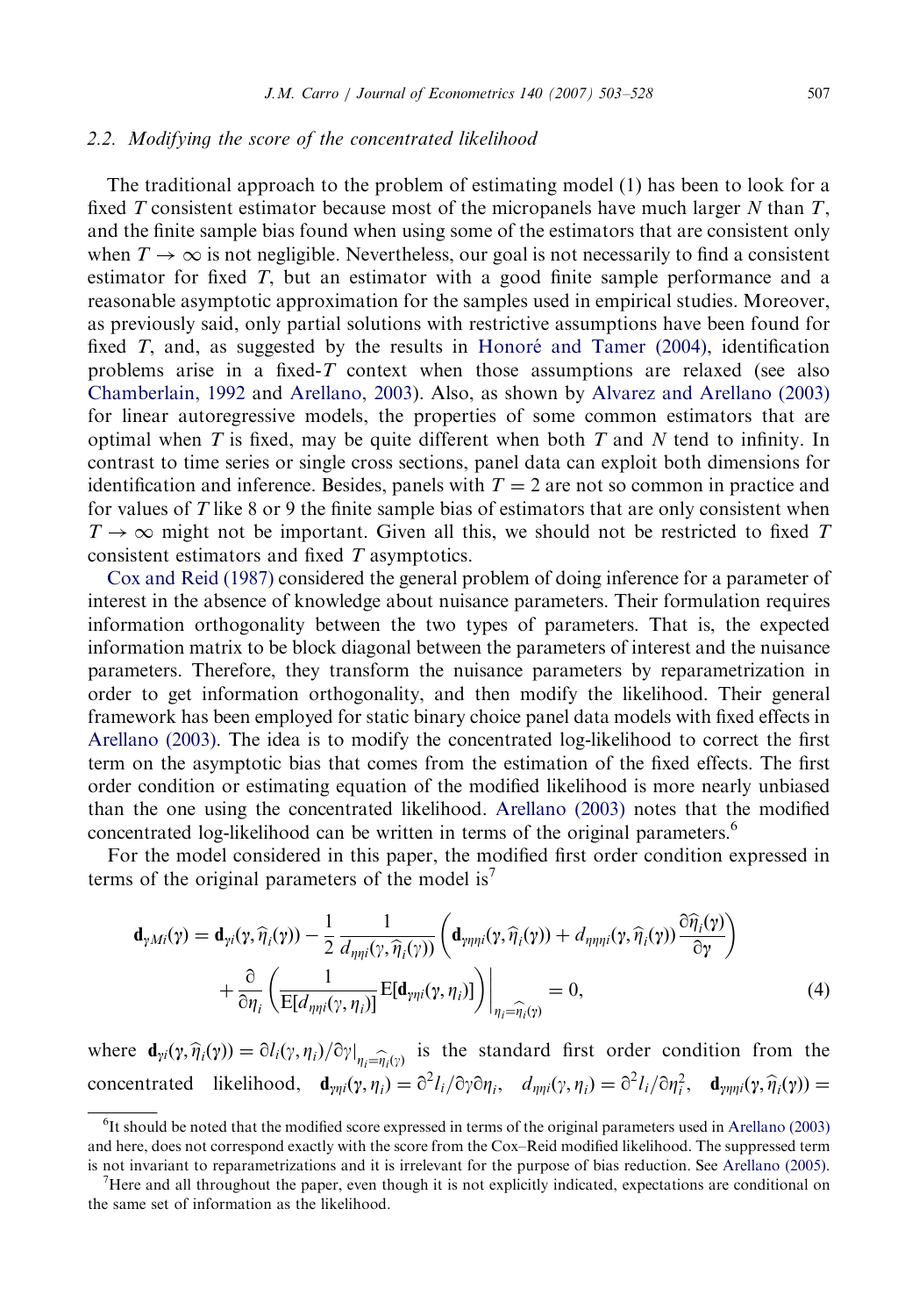$\left[\frac{\partial^3 l_i}{\partial \gamma \partial \eta_i^2}\right]_{\eta_i=\widehat{\eta_i}(\gamma)}$ ,  $d_{\eta_i\eta_i(\gamma)} = \left[\frac{\partial^3 l_i}{\partial \eta_i^3}\right]_{\eta_i=\widehat{\eta_i}(\gamma)}$ , and  $\widehat{\eta_i}(\gamma)$  is obtained from the first order condition of  $\eta_i$ , as it is done in order to concentrate the log-likelihood. Therefore, the MMLE of  $\gamma$ ,  $\hat{\gamma}_{MMLE}$ , is the value that makes  $\mathbf{d}_{yMi}(\hat{\gamma}_{MMLE}) = 0$ , i.e. the value of  $\gamma$  that solves the score equation (4).

#### 2.3. Reduction of the order of the bias

[Arellano \(2003\)](#page-24-0) shows that the modification of the standard ML score equation reduces the order of the bias under the assumption that an information orthogonal reparametrization exits. The problem is that such reparametrization may not exist. Moreover, it is know that in general an information orthogonal reparametrization is not feasible when  $\gamma$  is multidimensional, as in the kind of models considered here. In this paper all calculations are made using the original parametrization of the model, showing that the reduction of the order of bias made by the modification in (4) does not depend on an information orthogonal parametrization. The order of the bias is reduced in models like (1) where the parameters are not information orthogonal and it does not rely on the existence of an orthogonal reparametrization. The modification on the score of the concentrated loglikelihood (4) is a first order adjustment on the asymptotic bias, so the first order condition is more nearly unbiased.

Denote  $\mathbf{d}_{vi}=\partial l_i/\partial \gamma$ ,  $\mathbf{d}_{vni}=\partial l_i/\partial \gamma \partial \eta_i$ , and so on. Bold letters are used to denote vectors, e.g.  $\mathbf{d}_{\gamma i} = (\partial l_i / \partial \alpha, \partial l_i / \partial \beta)'$ , as oppose to scalars like  $d_{\eta i} = \partial l_i / \partial \eta_i$ .  $d_{\eta i0}$ ,  $\mathbf{d}_{\gamma i0}$ , etc., denote  $d_{\eta i}(\gamma_0, \eta_{i0}), \mathbf{d}_{\gamma i}(\gamma_0, \eta_{i0}), \mathbf{d}_{\gamma i}(\gamma_0, \eta_{i0}),$  etc., in other words the derivatives are evaluated at the true value of the parameters.

We are going to take the log-likelihood of the  $T$  observations of an individual  $i$ . That likelihood depends on  $\gamma$  and on  $\eta_i$ , but it does not depend on any other  $\eta_i$ , where  $j \neq i$ . However, the result extends to the likelihood for all  $N$  individuals by simple additivity that exploits the independence of observations between individuals.

Expanding the score of the concentrated log-likelihood around  $\eta_{i0}$ , and evaluating it at  $\gamma_0$ :

$$
\mathbf{d}_{\gamma i}(\gamma_0, \hat{\eta}_i(\gamma_0)) = \mathbf{d}_{\gamma i0} + \mathbf{d}_{\gamma \eta_i 0}(\hat{\eta}_i(\gamma_0) - \eta_{i0}) + \frac{1}{2}\mathbf{d}_{\gamma \eta \eta i0}(\hat{\eta}_i(\gamma_0) - \eta_{i0})^2 + O_p(T^{-1/2}).
$$
 (5)

Under the usual regularity conditions the first three terms are  $O_p(T^{1/2})$ ,  $O_p(T^{1/2})$  and  $O_p(1)$ , respectively, since, as usual,  $d_{\eta\eta i0}$  is  $O_p(T)$ ,  $(\hat{\eta}_i(\gamma_0) - \eta_{i0})$  is  $O_p(T^{-1/2})$ , and  $d_{\eta\eta\eta i0}$  is  $O_p(T)$ . In the case of information orthogonal parameters made by [Arellano \(2003\)](#page-24-0),  $\mathbf{d}_{\text{yni0}}$  is  $O_p(T)$ . In the case of information orthogonal parameters made by Areliano (2003),  $\mathbf{d}_{p_l/0}$  is  $O_p(\sqrt{T})$ . That difference implies that we are going to need a higher expansion for  $(\hat{\eta}_i(\gamma_0) \eta_{i0}$ ) to get a reminder of the same order once it is multiplied by  $\mathbf{d}_{\eta i0}$ . Eq. (5) clearly shows that the score evaluated at  $\gamma_0$  differs from the value of the score that we want to get,  $\mathbf{d}_{\gamma i}$  – i.e. the score evaluated at both  $\gamma_0$  and  $\eta_{i0}$ —as much as  $\hat{\eta}_i(\gamma_0)$  differs from  $\eta_{i0}$ .

From Chapter 7 of [McCullagh \(1987\),](#page-25-0) we have the following asymptotic expansion for  $(\hat{\eta}_i(\gamma_0) - \eta_{i0})$  (compare also with [Akahira and Takeuchi, 1982](#page-24-0) and [Ferguson, 1992](#page-24-0)):

$$
(\widehat{\eta}_i(\gamma_0) - \eta_{i0}) = -\frac{(1/T)d_{\eta i0}}{\mathrm{E}[(1/T)d_{\eta\eta i0}]} + \frac{1}{T} \frac{(1/\sqrt{T})(d_{\eta\eta i0} - \mathrm{E}[(1/T)d_{\eta\eta i0}])}{\mathrm{E}[(1/T)d_{\eta\eta i0}]^2} \frac{1}{\sqrt{T}} d_{\eta i0}
$$
  
+ 
$$
\frac{1}{2} \frac{1}{T} \frac{\mathrm{E}[(1/T)d_{\eta\eta\eta i0}](1/T)d_{\eta i0}d_{\eta i0}}{(-\mathrm{E}[(1/T)d_{\eta\eta i0}])^3} + \mathrm{O}_p(T^{-3/2}).
$$
 (6)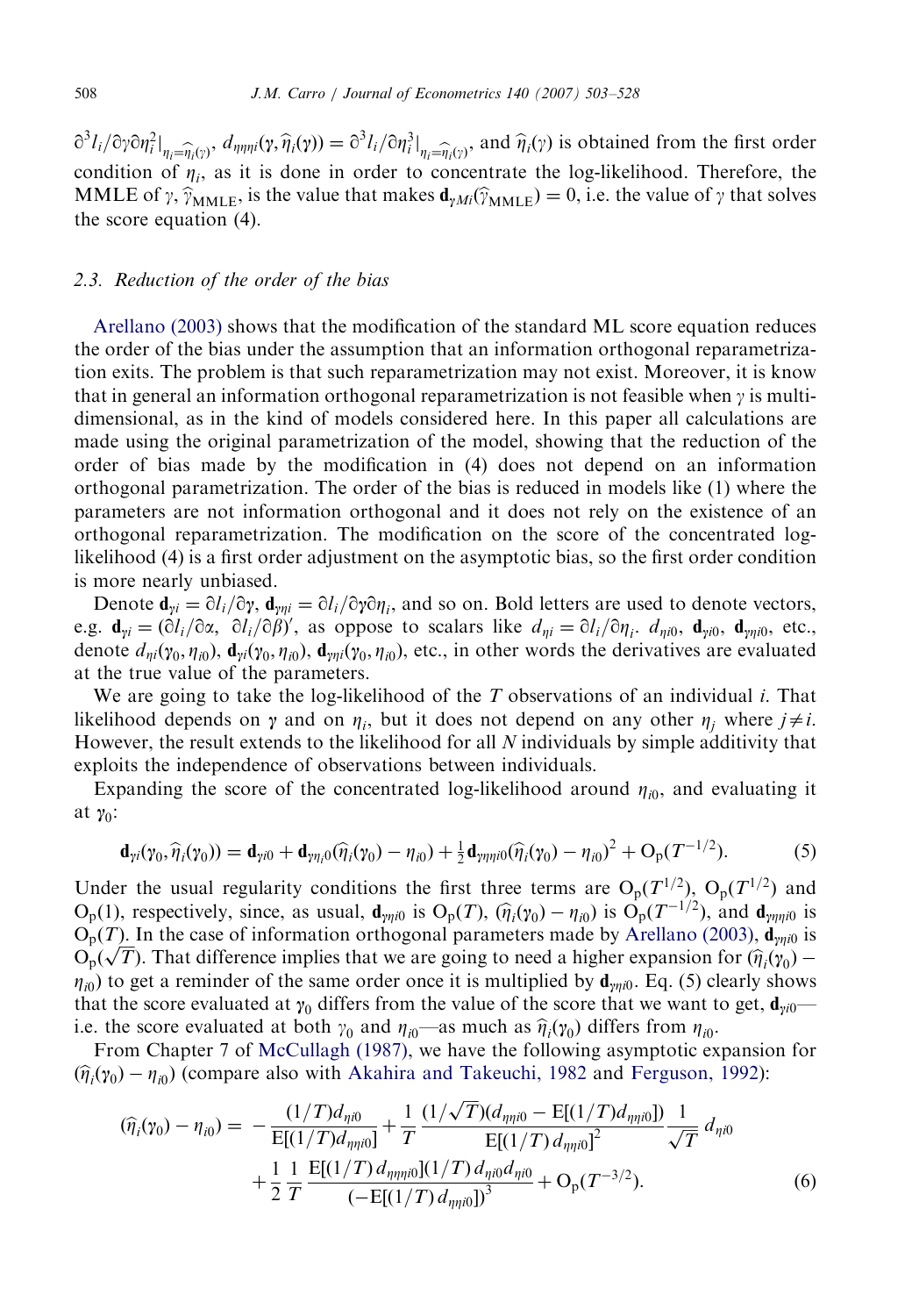We also need the expression for  $(\hat{\eta}_i(\gamma_0) - \eta_{i0})^2$ :

$$
(\widehat{\eta}_i(\gamma_0) - \eta_{i0})^2 = \frac{1}{T} \frac{(1/T)d_{\eta i0}d_{\eta i0}}{(E[(1/T)d_{\eta \eta i0}])^2} + O_p(T^{-3/2}).
$$
\n(7)

Substituting some numerators in  $(6)$  and  $(7)$  by their expectations,  $\delta$  and making some simplifications

$$
(\widehat{\eta}_i(\gamma_0) - \eta_{i0}) = -\frac{(1/T)d_{\eta i0}}{\mathrm{E}[(1/T)d_{\eta \eta i0}]} + \frac{1}{T} \frac{\mathrm{E}[(1/T)d_{\eta \eta i0}d_{\eta i0}]}{\mathrm{E}[(1/T)d_{\eta \eta i0}]^2} + \frac{1}{2} \frac{\mathrm{E}[(1/T)d_{\eta \eta i0}]}{T} \frac{\mathrm{E}[(1/T)d_{\eta \eta i0}]}{\mathrm{E}[(1/T)d_{\eta \eta i0}]} + \mathrm{O}_p(T^{-3/2}),
$$
\n(8)

$$
(\widehat{\eta}_i(\gamma_0) - \eta_{i0})^2 = \frac{1}{T} \frac{-1}{\mathrm{E}[(1/T)d_{\eta\eta i0}]} + \mathrm{O}_p(T^{-3/2}),\tag{9}
$$

where we have made use of the information matrix identity, $9$  and of the zero mean property of the score:  $E[(1/T)d_{ni0}] = 0$ .

Replacing  $(8)$  and  $(9)$  in  $(5)$ 

$$
\mathbf{d}_{\gamma i}(\gamma_0, \hat{\eta}_i(\gamma_0)) = \mathbf{d}_{\gamma i0} - \mathbf{d}_{\gamma \eta i0} \frac{(1/T)d_{\eta i0}}{\mathrm{E}[(1/T)d_{\eta \eta i0}]} + \frac{1}{T} \mathbf{d}_{\gamma \eta i0} \frac{\mathrm{E}[(1/T)d_{\eta \eta i0}d_{\eta i0}]}{\mathrm{E}[(1/T)d_{\eta \eta i0}]^2} \n+ \frac{1}{2} \frac{1}{T} \mathbf{d}_{\gamma \eta i0} \frac{\mathrm{E}[(1/T)d_{\eta \eta \eta i0}]}{(\mathrm{E}[(1/T)d_{\eta \eta i0}])^2} + \mathbf{d}_{\gamma \eta i0} \mathrm{O}_{\mathrm{p}}(T^{-3/2}) \n- \frac{1}{2} \frac{1}{T} \mathbf{d}_{\gamma \eta \eta i0} \frac{1}{\mathrm{E}[(1/T)d_{\eta \eta i0}]} \n+ \mathbf{d}_{\gamma \eta \eta i0} \mathrm{O}_{\mathrm{p}}(T^{-3/2}) + \mathrm{O}_{\mathrm{p}}(T^{-1/2}).
$$
\n(10)

Since both  $\mathbf{d}_{\gamma\eta i0}$  and  $\mathbf{d}_{\gamma\eta\eta i0}$  are  $O_p(T)$ ,

$$
\mathbf{d}_{\gamma i}(\gamma_0, \hat{\eta}_i(\gamma_0)) = \mathbf{d}_{\gamma i0} - \frac{1}{\mathrm{E}[(1/T)d_{\eta\eta i0}]} \frac{1}{T} \mathbf{d}_{\gamma\eta i0} d_{\eta i0} + \frac{1}{T} \mathbf{d}_{\gamma\eta i0} \frac{\mathrm{E}[(1/T)d_{\eta\eta i0}d_{\eta i0}]}{\mathrm{E}[(1/T)d_{\eta\eta i0}]^2} + \frac{1}{2} \frac{1}{T} \mathbf{d}_{\gamma\eta i0} \frac{\mathrm{E}[(1/T)d_{\eta\eta\eta i0}]}{(\mathrm{E}[(1/T)d_{\eta\eta i0}])^2} - \frac{1}{2} \frac{1}{T} \mathbf{d}_{\gamma\eta\eta i0} \frac{1}{\mathrm{E}[(1/T)d_{\eta\eta i0}]} + \mathrm{O}_{\mathrm{p}}(T^{-1/2}).
$$
\n(11)

Taking expectations,

$$
E[\mathbf{d}_{\gamma i}(\gamma_0, \hat{\eta}_i(\gamma_0))] = \frac{-1}{E[(1/T)d_{\eta\eta i0}]} \left( E\left[\frac{1}{T} \mathbf{d}_{\gamma\eta i0} d_{\eta i0}\right] + \frac{1}{2} E\left[\frac{1}{T} \mathbf{d}_{\gamma\eta\eta i0}\right] \right) + E\left[\frac{1}{T} \mathbf{d}_{\gamma\eta i0}\right] \frac{(E[(1/T)d_{\eta\eta i0}d_{\eta i0}] + 1/2 E[(1/T)d_{\eta\eta\eta i0}])}{E[(1/T)d_{\eta\eta i0}]^2} + O(T^{-1}),
$$
(12)

<sup>&</sup>lt;sup>8</sup>The reminders from this substitution  $(\overline{x} = (1/T)\sum_{i}x_i = E(x) + O_p(T^{-1/2})$ , once divided by the 1/T that multiplies each term, is of order  $O_p(T^{-3/2})$ . This is why the first numerator in (6) cannot be substituted by its expectation; because that term is not multiplied by  $1/T$ .

<sup>&</sup>lt;sup>9</sup>Information matrix identity:  $-E[(1/T)d_{\eta\eta i0}] = E[(1/T)d_{\eta i0}d_{\eta i0}]$ .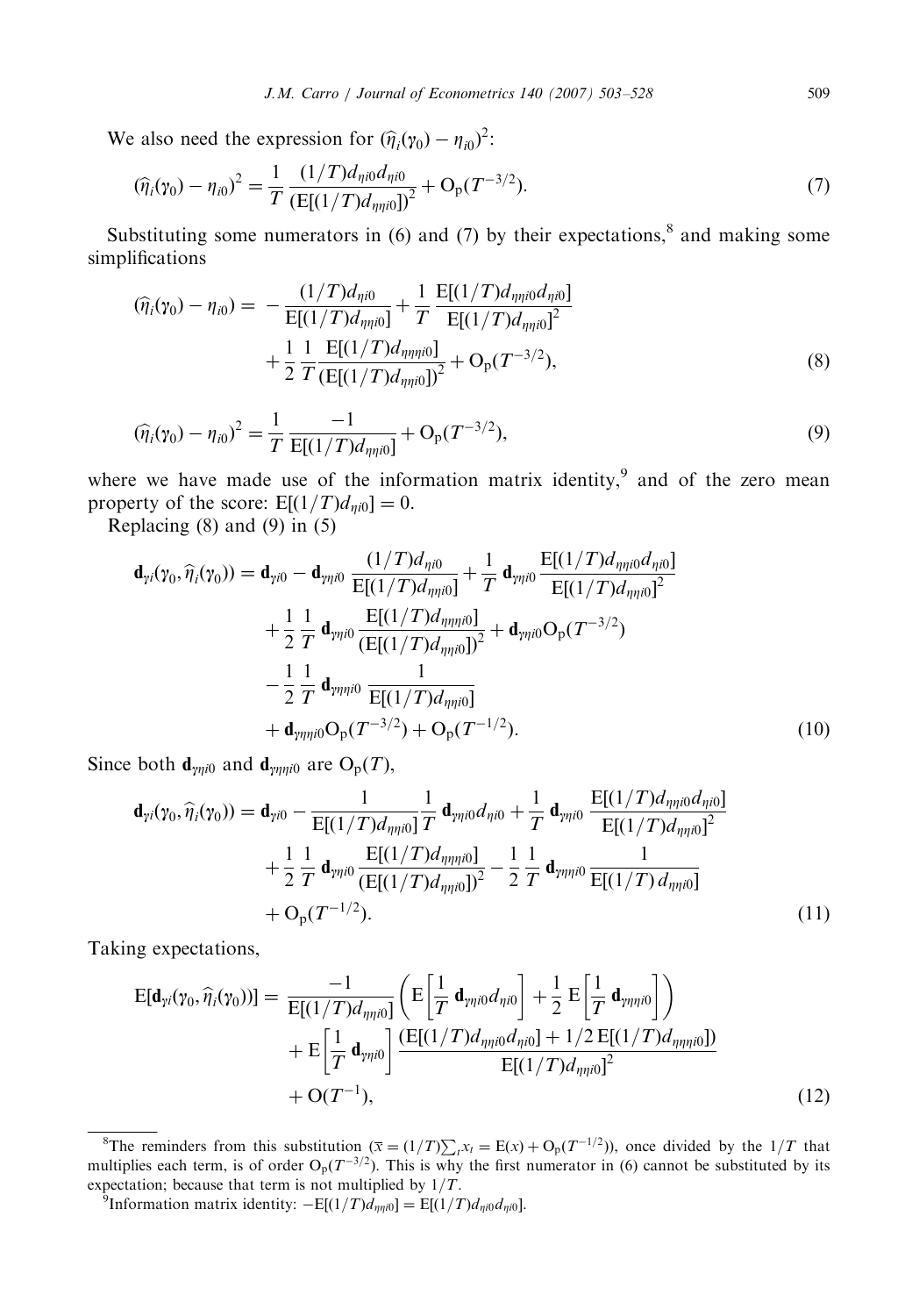where the reminder is of order  $O(T^{-1})$  because the  $O_p(T^{-1/2})$  terms have zero mean (cf. [Ferguson et al., 1991](#page-24-0), p. 288 and appendix). Therefore, the score of the concentrated MLE has a bias of order  $O(1)$ .

To make the expansion of the score of the modified log-likelihood we need the following results:

$$
\frac{\partial}{\partial \eta_i} (E[\mathbf{d}_{\eta\eta i}(\gamma, \eta_i)]) = E[\mathbf{d}_{\eta\eta\eta i}(\gamma, \eta_i)] + E[\mathbf{d}_{\eta\eta i}(\gamma, \eta_i) d_{\eta i}(\gamma, \eta_i)], \qquad (13)
$$

$$
\frac{\partial}{\partial \eta_i} (E[d_{\eta\eta i}(\gamma, \eta_i)]) = E[d_{\eta\eta\eta i}(\gamma, \eta_i)] + E[d_{\eta\eta i}(\gamma, \eta_i)d_{\eta i}(\gamma, \eta_i)]. \tag{14}
$$

Differencing  $d_{\eta i}(\gamma, \hat{\eta}_i(\gamma)) = 0$  with respect to  $\gamma$ 

$$
\mathbf{d}_{\eta\gamma i}(\gamma,\widehat{\eta}_{i}(\gamma)) + d_{\eta\eta i}(\gamma,\widehat{\eta}_{i}(\gamma))\frac{\partial\eta_{i}(\gamma)}{\partial\gamma} = 0, \qquad (15)
$$

$$
\frac{\partial \eta_i(\gamma)}{\partial \gamma} = \frac{-1}{d_{\eta\eta i}(\gamma, \widehat{\eta}_i(\gamma))} \mathbf{d}_{\eta\eta i}(\gamma, \widehat{\eta}_i(\gamma)).
$$
\n(16)

Therefore,

$$
\frac{\partial \eta_i(\gamma_0)}{\partial \gamma} = \frac{-1}{\mathrm{E}[d_{\eta\eta i0}]} \mathrm{E}[\mathbf{d}_{\eta\gamma i0}] + \mathrm{O}_p(T^{-1/2}).
$$
\n(17)

In Eq. (4), the modified score for  $i$  is

$$
\mathbf{d}_{\gamma Mi}(\gamma) = \mathbf{d}_{\gamma i}(\gamma, \widehat{\eta}_i(\gamma)) - \frac{1}{2} \frac{1}{d_{\eta \eta i}(\gamma, \widehat{\eta}_i(\gamma))} \left( \mathbf{d}_{\gamma \eta \eta i}(\gamma, \widehat{\eta}_i(\gamma)) + d_{\eta \eta \eta i}(\gamma, \widehat{\eta}_i(\gamma)) \frac{\partial \widehat{\eta}_i(\gamma)}{\partial \gamma} \right) + \frac{\partial}{\partial \eta_i} \left( \frac{1}{\mathrm{E}[d_{\eta \eta i}(\gamma, \eta_i)]} \mathrm{E}[\mathbf{d}_{\gamma \eta i}(\gamma, \eta_i)] \right) \Big|_{\eta_i = \widehat{\eta}_i(\gamma)}.
$$
\n(18)

Using the results in (13) and (14), and focusing on the difference  $\mathbf{d}_{\gamma Mi}(\gamma) - \mathbf{d}_{\gamma i}(\gamma, \eta_i(\gamma))$ , since we already have the bias of  $\mathbf{d}_{vi}(\gamma, \eta_i(\gamma))$  in Eq. (12):

$$
\mathbf{d}_{\gamma Mi}(\gamma) - \mathbf{d}_{\gamma i}(\gamma, \eta_i(\gamma)) = -\frac{1}{2} \frac{1}{d_{\eta \eta i}(\gamma, \widehat{\eta}_i(\gamma))} \left( \mathbf{d}_{\gamma \eta \eta i}(\gamma, \widehat{\eta}_i(\gamma)) + d_{\eta \eta \eta i}(\gamma, \widehat{\eta}_i(\gamma)) \frac{\partial \widehat{\eta}_i(\gamma)}{\partial \gamma} \right) + \frac{1}{\mathrm{E}[d_{\eta \eta i}(\gamma, \eta_i(\gamma))]} (\mathrm{E}[\mathbf{d}_{\gamma \eta \eta i}(\gamma, \eta_i(\gamma))] + \mathrm{E}[\mathbf{d}_{\gamma \eta i}(\gamma, \eta_i(\gamma))d_{\eta i}(\gamma, \eta_i(\gamma))]) - \frac{1}{(\mathrm{E}[d_{\eta \eta i}(\gamma, \eta_i(\gamma))])^2} \mathrm{E}[\mathbf{d}_{\gamma \eta i}(\gamma, \eta_i(\gamma))][\mathrm{E}[d_{\eta \eta \eta i}(\gamma, \eta_i(\gamma))] + \mathrm{E}[d_{\eta \eta i}(\gamma, \eta_i(\gamma))d_{\eta i}(\gamma, \eta_i(\gamma))]). \tag{19}
$$

Evaluating (19) at  $\gamma_0$ , substituting (17) on it, using the fact that  $\eta_i(y) = \eta_{i0} + O_p(T^{-1/2})$ and adding  $1/T$  accordingly on the numerators and denominators while substituting the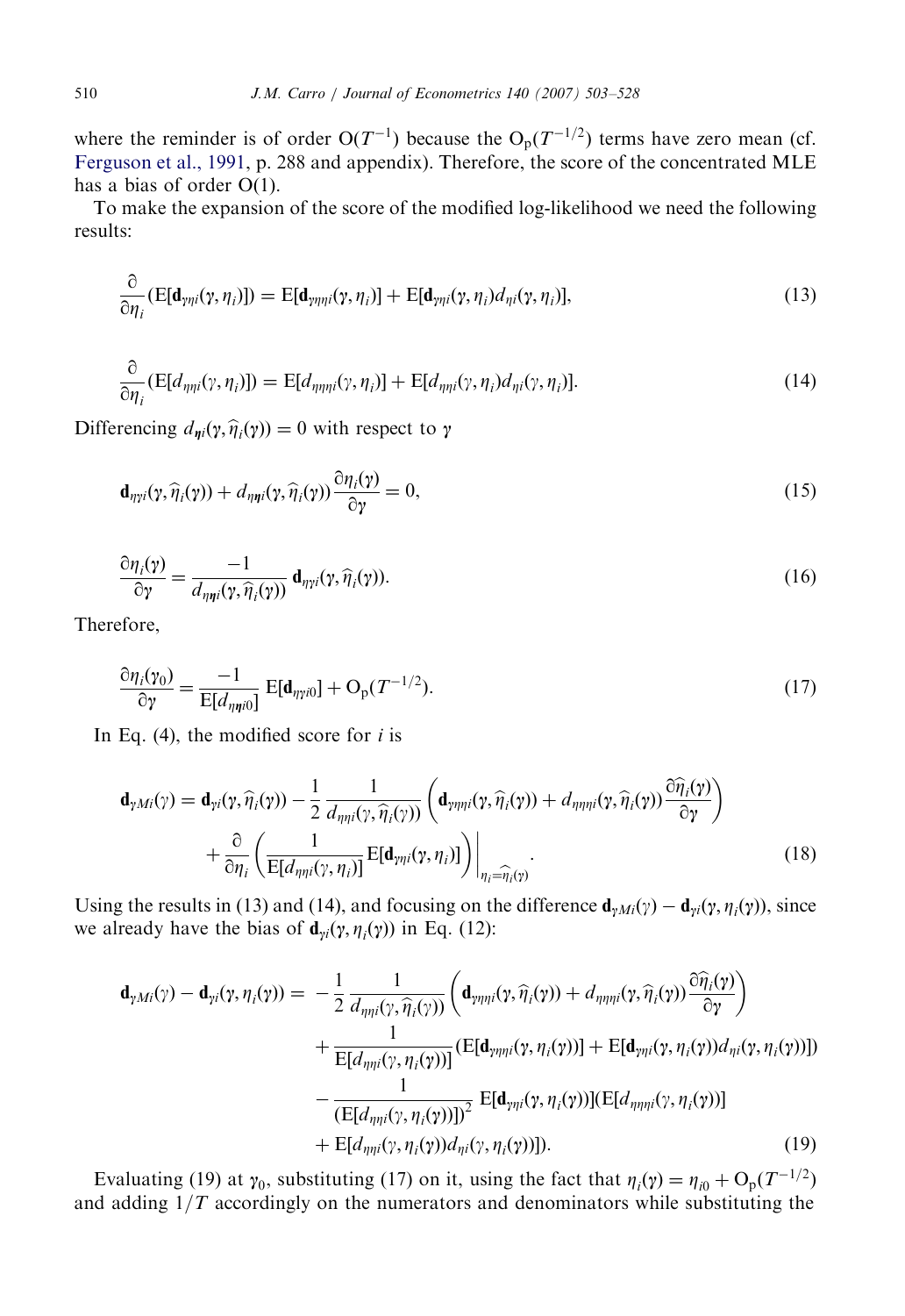different terms by their expectations,  $10$ 

$$
\mathbf{d}_{\gamma Mi}(\gamma_0) - \mathbf{d}_{\gamma i}(\gamma_0, \eta_i(\gamma_0))
$$
\n
$$
= -\frac{1}{2} \frac{1}{E[(1/T)d_{\eta\eta\eta i0}]} \left( E\left[\frac{1}{T} \mathbf{d}_{\gamma\eta\eta i0}\right] - \frac{E[(1/T)d_{\eta\eta\eta i0}]}{E[(1/T)d_{\eta\eta i0}]} E\left[\frac{1}{T} \mathbf{d}_{\eta\gamma i0}\right] \right)
$$
\n
$$
+ \frac{1}{E[(1/T)d_{\eta\eta i0}]} \left( E\left[\frac{1}{T} \mathbf{d}_{\gamma\eta\eta i0}\right] + E\left[\frac{1}{T} \mathbf{d}_{\gamma\eta i0} d_{\eta i0}\right] \right)
$$
\n
$$
- \frac{(E[(1/T)d_{\eta\eta\eta i0}] + E[(1/T)d_{\eta\eta i0}d_{\eta i0}]}{(E[(1/T)d_{\eta\eta i0}])^2} E\left[\frac{1}{T} \mathbf{d}_{\gamma\eta i0}\right] + O_p(T^{-1/2}). \tag{20}
$$

Then,

$$
E[\mathbf{d}_{\gamma Mi}(\gamma_0)] = E[\mathbf{d}_{\gamma i}(\gamma_0, \eta_i(\gamma_0))] + \frac{1}{E[(1/T)d_{\eta\eta i0}]} \left( E\left[\frac{1}{T} \mathbf{d}_{\gamma\eta i0} d_{\eta i0}\right] + \frac{1}{2} E\left[\frac{1}{T} \mathbf{d}_{\gamma\eta\eta i0}\right] \right) - E\left[\frac{1}{T} \mathbf{d}_{\gamma\eta i0}\right] \frac{(E[(1/T)d_{\eta\eta i0}d_{\eta i0}] + 1/2E[(1/T)d_{\eta\eta\eta i0}])}{(E[(1/T)d_{\eta\eta i0}])^2}.
$$
 (21)

Combining (21) with (12) shows that the modification of  $\mathbf{d}_{\nu i}(\gamma, \hat{\eta}_{i}(\gamma))$  in (4) reduces the order of the bias of the score of the MLE from O(1) to  $O(T^{-1})$ . For the estimator this implies that  $\hat{\gamma}_{\text{MMLE}}$  is unbiased to order O(T<sup>-2</sup>), whereas  $\hat{\gamma}_{\text{MLE}}$  has a bias of order O(T<sup>-1</sup>).

Therefore, under standard regularity conditions the MMLE of  $\gamma$ ,  $\hat{\gamma}_{MMLE}$ , defined as the value that solves the score equation (4), has a bias of order  $O(T^{-2})$ , as opposed to  $O(T^{-1})$ of the MLE.

A much simpler setting is considered to show some intuition behind the proposed modification and the presented result. Consider the model where  $y_{it} \sim N(\eta_i, \sigma_0^2)$ . The ML estimator of  $\sigma_0^2$  is  $\hat{\gamma}_{MLE} = (1/NT)\sum_i \sum_i (y_i - \hat{\eta}_i)^2$ . It is well-known that  $\hat{\gamma}_{MLE}$  is not a consistent estimator of  $\sigma_0^2$  when  $N \to \infty$  with fixed T, since it converges to  $((T-1)/T)\sigma_0^2$ . In terms of the first order condition of the concentrated log-likelihood, the problem is that the expectation of the score  $d_{\gamma}(\gamma)$ , evaluated at the true value  $\sigma_0^2$  is not equal to zero.  $d_{\gamma}(\gamma)$  equals  $-(NT/2)(1/\gamma) + (1/2\gamma^2)\sum_i \sum_i (y_{ii} - \hat{\eta}_i)^2$ , and E[d<sub>y</sub>(y)] evaluated at  $\gamma = \sigma_0^2$  is equal to  $-N/2\sigma_0^2$ . So,  $-N/2\sigma_0^2$  is the bias of order O(1) in the score equation. It can be easily shown that the modified score equation (4) in this example is  $d_{\gamma M}(\gamma) = d_{\gamma}(\gamma) + N/2\gamma$ . In this case the modification is only  $N/2\gamma$  because  $\sigma_0^2$  and  $\eta_i$  are information orthogonal and, therefore, many terms in (4) cancel out. From the modified score equation,  $d_{\gamma M}(\gamma) = 0$ , we obtain that  $\hat{\gamma}_{\text{MMLE}} = (1/N(T-1))\sum_{i=1}^{N} \sum_{t=1}^{T} (y_{it} - \hat{\eta}_{i})^{2}$ , which is the fixed T consistent estimator of  $\sigma_0^2$ . The modification is removing the bias of the score equation. The expectation of the modified score is correctly centered:  $E[d_{\gamma M}(\gamma = \sigma_0^2)] = E[d_{\gamma}(\gamma = \sigma_0^2)] + (N/2\sigma_0^2) = 0$ . In general, as in the dynamic discrete choice models considered in this paper, the modified score will not be exactly centered at zero, but it will have a bias of smaller order of magnitude, as shown in this section.

#### 2.4. Consistency and asymptotic normality

This subsection shows that the MMLE, as the MLE, follows a normal distribution asymptotically, under the classical asymptotic setting. Also, that the MMLE has no bias in

<sup>&</sup>lt;sup>10</sup>Substituting each term by its expectation rises a remainder term of order  $O_p(T^{-1/2})$  with zero mean.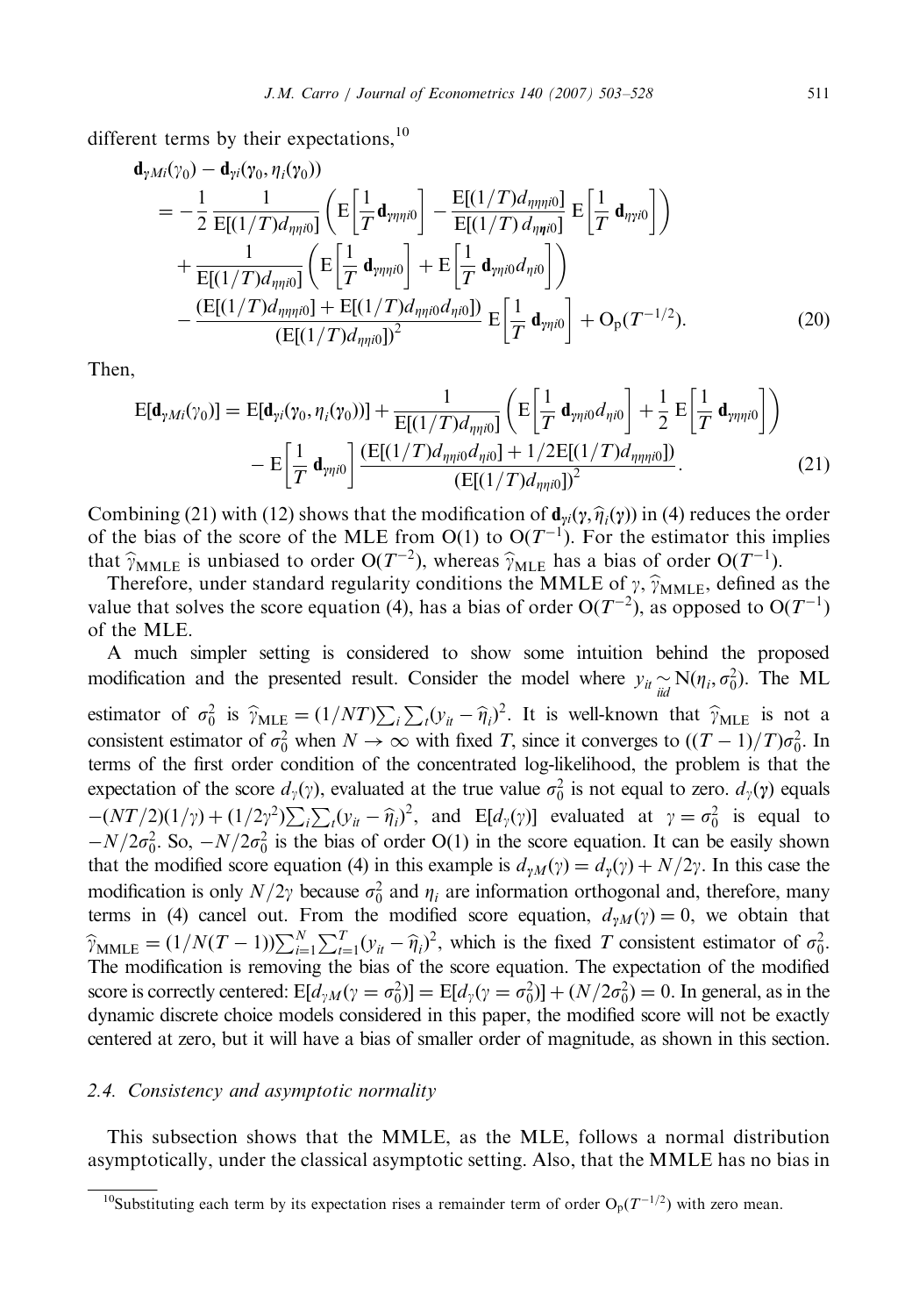its asymptotic distribution even when N grows faster than T, provided T grows faster than  $\sqrt[3]{N}$ , in contrast to the MLE that has a bias in its asymptotic distribution unless T grows faster than N. All this is just an implication of the order of the bias of both estimators. It is important to note that, given the class of models considered here, for which the usual regularity conditions apply, we are just using the standard asymptotic results of the MLE. For the MMLE that standard asymptotic theory also applies, with the only differences coming from the reduction on the order of the bias.

Consistency: In the classical asymptotic setting the basic result for maximum likelihood estimation states that  $\hat{\gamma}_{MLE}$  is consistent as  $T \to \infty$ . In the same setting the MMLE of  $\gamma$  is also consistent as  $T \to \infty$ , since the average score of both converge to the same object as T increases.<sup>11</sup>

From (11) and (12), by simply summing over independent *i*-observations, we can write

$$
\frac{1}{\sqrt{NT}}\sum_{i=1}^{N}\mathbf{d}_{\gamma i}(\gamma_0,\widehat{\eta}_i(\gamma_0)) = \frac{1}{\sqrt{NT}}\sum_{i=1}^{N}\mathbf{d}_{\gamma i0} + \sqrt{\frac{N}{T}}b_N + \sqrt{\frac{N}{T^2}}a_N + \sqrt{\frac{N}{T^3}}c_N, \tag{22}
$$

where  $b_N = (1/N) \sum_{i=1}^{N} b_i$ ,

$$
b_i = \frac{-1}{\text{E}[(1/T)d_{\eta\eta i0}]} \left( \text{E} \left[ \frac{1}{T} \mathbf{d}_{\eta\eta i0} d_{\eta i0} \right] + \frac{1}{2} \text{E} \left[ \frac{1}{T} \mathbf{d}_{\eta\eta\eta i0} \right] \right) + \text{E} \left[ \frac{1}{T} \mathbf{d}_{\eta\eta i0} \right] \frac{(\text{E}[(1/T)d_{\eta\eta i0}d_{\eta i0}] + 1/2\text{E}[(1/T)d_{\eta\eta\eta i0})]}{\text{E}[(1/T)d_{\eta\eta\eta i0}]^2},
$$

 $a_N = (1/N) \sum_{i=1}^N a_i$ , a<sub>i</sub> is  $\sqrt{T}$  times the  $O_p(T^{-1/2})$  terms of the remainder,  $c_N = (1/N)\sum_{i=1}^{N} c_i$ , and  $c_i$  is T times the  $O_p(T^{-1})$  terms on the remainder of (11). Therefore,  $b_i$ ,  $a_i$  and  $c_i$  are  $O_p(1)$ .

For the MMLE (22) is

$$
\frac{1}{\sqrt{NT}} \sum_{i=1}^{N} \mathbf{d}_{\gamma \mathbf{M} i}(\gamma_0) = \frac{1}{\sqrt{NT}} \sum_{i=1}^{N} \mathbf{d}_{\gamma i 0} + \sqrt{\frac{N}{T^2}} a_N + \sqrt{\frac{N}{T^3}} c_N.
$$
 (23)

In the context of the models considered in this paper, a standard central limit theorem applies to the true score  $\mathbf{d}_{vi}(\gamma, \eta_i) = \partial l_i(\gamma, \eta_i)/\partial \gamma$  so that we have

$$
V_{NT}^{-1/2} \frac{1}{\sqrt{NT}} \sum_{i=1}^{N} \mathbf{d}_{\gamma i}(\gamma_0, \widehat{\eta}_{i0}) \stackrel{d}{\longrightarrow} \mathcal{N}(0, I), \tag{24}
$$

where  $V_{NT}^{-1/2}$  comes from the outer product of the score. If  $N/T \rightarrow c$ ,  $0 < c < \infty$ , from (22) and (24)

$$
V_{NT}^{-1/2}\left\{\frac{1}{\sqrt{NT}}\sum_{i=1}^{N}\mathbf{d}_{\gamma i}(\gamma_0,\widehat{\eta}_i(\gamma_0))-\sqrt{\frac{N}{T}}b_N\right\}\stackrel{d}{\longrightarrow}\mathcal{N}(0,I). \tag{25}
$$

From a first order expansion of the concentrated score around the true value we obtain the usual expression for the estimator:

$$
H_{NT}\sqrt{NT}(\widehat{\gamma}_{MLE}-\gamma_0)=-\frac{1}{\sqrt{NT}}\sum_{i=1}^N \mathbf{d}_{\gamma i}(\gamma_0,\widehat{\eta}_i(\gamma_0))+O_p\left(\frac{1}{\sqrt{NT}}\right),\tag{26}
$$

 $11$ It is important to make clear that for models like (1) not only the MLE but also MMLE are inconsistent for fixed T, since the modification corrects first order bias but not biases of smaller order.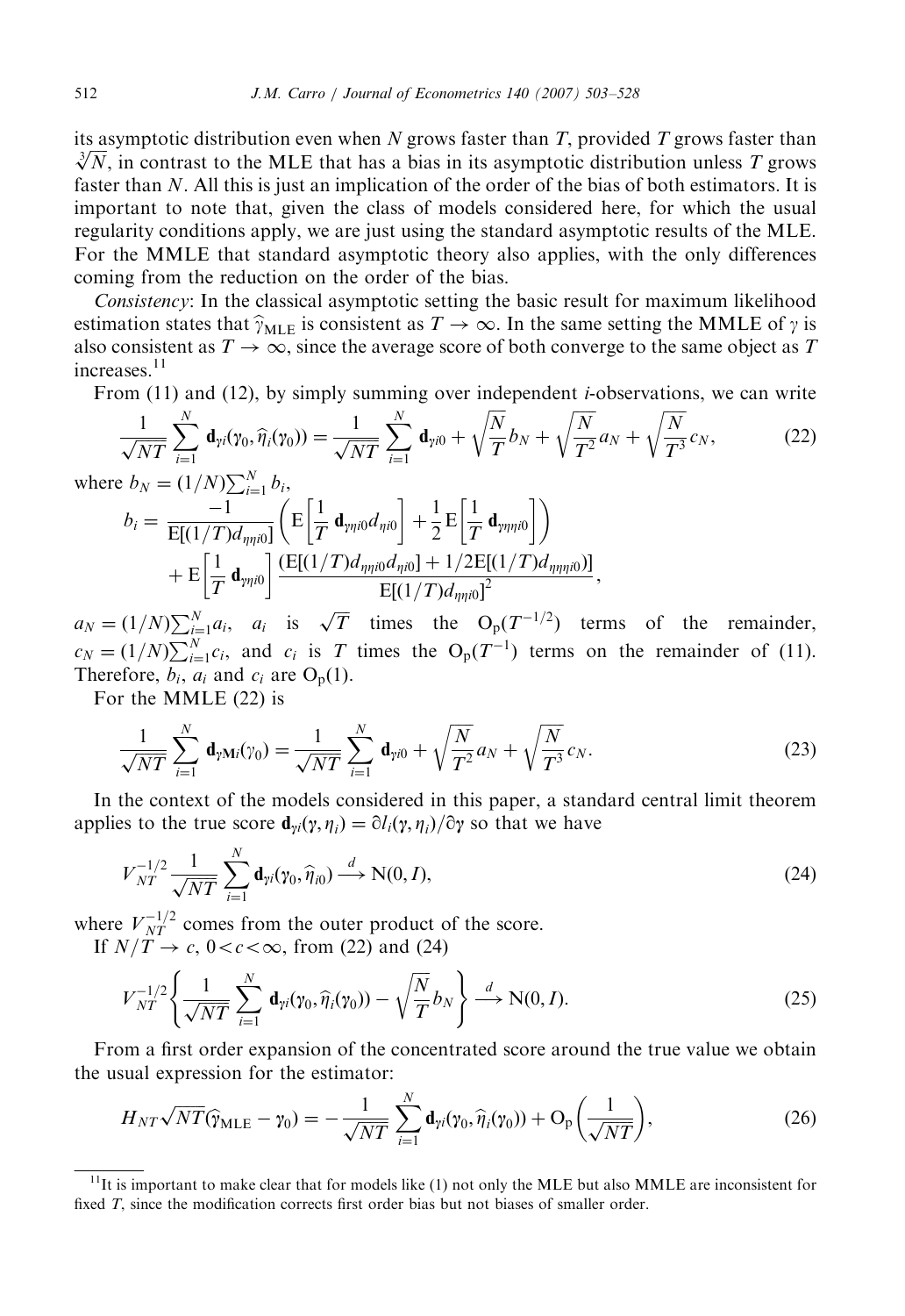.

where

$$
H_{NT} = \frac{1}{NT} \sum_{i=1}^{N} \frac{\partial \mathbf{d}_{\gamma i}(\gamma, \widehat{\eta}_{i}(\gamma))}{\partial \gamma} \bigg|_{\gamma = \gamma_{0}}
$$

Combining (25) and (26),

$$
(H'_{NT}V_{NT}^{-1}H_{NT})^{1/2}\sqrt{NT}\left(\hat{\gamma}_{MLE}-\gamma_0+\frac{1}{T}H_{NT}^{-1}b_N\right)\stackrel{d}{\longrightarrow}N(0,I). \tag{27}
$$

Therefore,  $\hat{\gamma}_{MLE}$  has a bias of order  $O(T^{-1})$  in its asymptotic distribution, whenever T does not grow faster than N. However, for the MMLE, if N and T grows at the same rate, from  $(23)$  and  $(24)$  we have

$$
V_{NT}^{-1/2}\left\{\frac{1}{\sqrt{NT}}\sum_{i=1}^{N}\mathbf{d}_{\gamma\mathbf{M}i}(\gamma_{0})\right\} \stackrel{d}{\longrightarrow} \mathcal{N}(0,I). \tag{28}
$$

Again, using the first order expansion of the modified score

.

$$
H_{NT}^{\dagger} \sqrt{NT}(\widehat{\gamma}_{\text{MMLE}} - \gamma_0) = -\frac{1}{\sqrt{NT}} \sum_{i=1}^{N} \mathbf{d}_{\gamma \mathbf{M} i}(\gamma_0) + \mathcal{O}_{p}\left(\frac{1}{\sqrt{NT}}\right),\tag{29}
$$

where

$$
H_{NT}^{\dagger} = \frac{1}{NT} \sum_{i=1}^{N} \frac{\partial \mathbf{d}_{\gamma \mathbf{M} i}(\gamma)}{\partial \gamma} \bigg|_{\gamma = \gamma_0}
$$

Finally, combining it with (28) we have

$$
(H_{NT}^{\dagger'} V_{NT}^{-1} H_{NT}^{\dagger})^{1/2} \sqrt{NT} (\widehat{\gamma}_{\text{MMLE}} - \gamma_0) \stackrel{d}{\longrightarrow} \mathcal{N}(0, I). \tag{30}
$$

This result in  $(30)$  is not only when T grows at the same rate as N, but also even if This result in (50) is not only when T grows at the same rate as N, but also even in  $N/T \to \infty$ , provided  $\sqrt[3]{N}/T \to 0$ . This is because the  $O_p(T^{-1/2})$  terms included in  $a_i$  in Eqs. (22) and (23) have zero mean.<sup>12</sup> As it has been already noted, this is an straightforward result from the order of the bias of  $\hat{\gamma}_{MMIF}$ .

Appendix A has the calculations needed in order to compute  $d_{\alpha M i}(\alpha, \beta)$  for a particular model of the type considered in this paper. In Appendix B, I address the problem of how to optimize a concentrated likelihood when  $\hat{\eta}_i(\alpha, \beta)$  cannot be analytically calculated.

Given the results presented in this section, the finite sample bias of the MMLE may be negligible for moderate T even though, in general, it is only consistent when  $T \to \infty$ . A. main advantage of this way of estimating over other methods is its generality. Estimators like the ones mentioned in Section 2.1 are too specific and require very restrictive assumptions. However, MMLE can be applied to different models with different assumptions. For example, this method does not depend on the logistic assumption and it allows for time dummy variables. It could be used with more lags of the endogenous variables included on the set of explanatory variables. Also, MMLE could be generally applied to multinomial choice models and other non-linear model, not only to binary choice.

In addition to those properties, MMLE is a convenient estimator to compute the policy parameters of interest because the fixed effects are estimated as part of the estimation

<sup>&</sup>lt;sup>12</sup>Woutersen (2001) proves that result for the integrated likelihood estimator. [Li et al. \(2003\)](#page-25-0), consider a different adjustment to the MLE and derive its double asymptotic properties, too.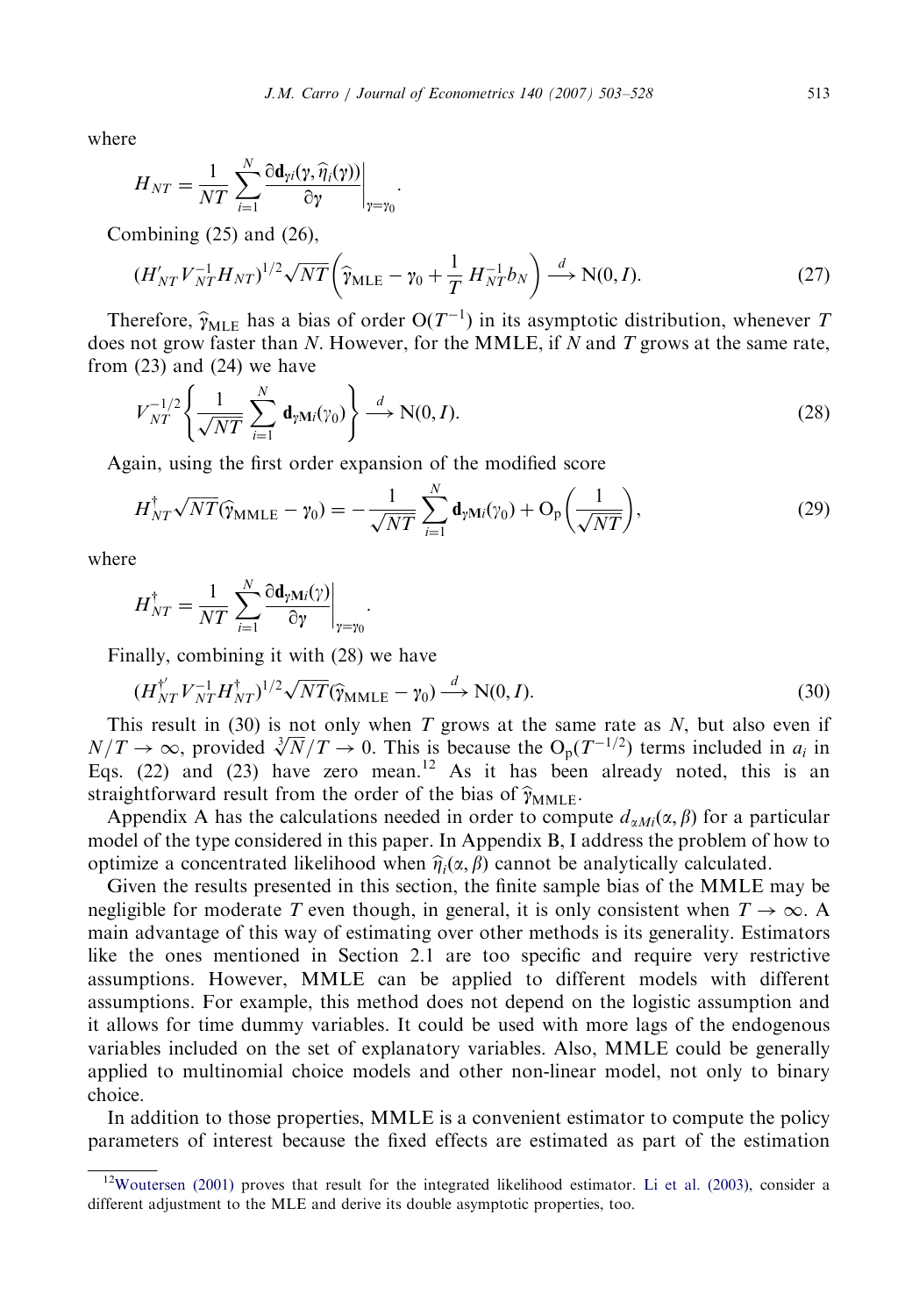process whereas in the fixed T consistent estimation you get rid of them, and the marginal effects depend on the fixed effects. Furthermore, asymptotic properties in both  $N$  and  $T$ , have to be considered since the estimates of the marginal effects are only consistent when  $T \rightarrow \infty$ .

## 3. Monte Carlo evidence

In this section Monte Carlo simulations are used to evaluate the performance of the MMLE in different sample sizes to see if this new estimator has good properties in finite samples, and its asymptotic distribution is a good approximation.

## 3.1. Parameters of the model

The first model considered is a dynamic logit:

$$
y_{it} = 1\{\alpha y_{it-1} + \beta x_{it} + \eta_i + v_{it} \ge 0\} \quad (t = 0, \dots, T - 1; i = 1, \dots, N),
$$
\n(31)

where  $x_{it}$  is an exogenous variable,  $\eta_i$  is an unobservable individual effect and  $-v_{it}$  is independently distributed with cdf F conditional on  $\eta_i$ , so that

$$
Pr(y_{it} = 1 | \eta_i, y_i^{t-1}, x_i) = F(\alpha y_{it-1} + \beta x_{it} + \eta_i) = F_{it}
$$
\n(32)

and  $F$  is the logistic cdf. I have considered this dynamic logit because under additional conditions Honoré [and Kyriazidou \(2000\)](#page-25-0) have a consistent estimator for fixed  $T$ , so I have an estimator to compare it with. I will refer to the estimator proposed by them as HK. I design the experiment as they did, so that my results could be compared to the ones they report. One practical disadvantage of their estimator is that it requires to choose a bandwidth and the results may be negatively affected by that election. Another difference is that their estimator excludes observations for which  $y_{i1} = y_{i2}$  and MMLE excludes observations for which  $\sum_{t=1}^{T-1} y_{it} = 0$  or  $\sum_{t=1}^{T-1} y_{it} = T - 1$ , like the MLE.<sup>13</sup> The proportion of observations used in the latter estimator is increasing with T whereas, in the former case, it remains constant.

As in Honoré [and Kyriazidou \(2000\)](#page-25-0) I have made a 1000 replications,  $\beta_0 = 1$ ,  $x_{it}$  is i.i.d. N $(0, \pi^2/3)$ ,  $v_{it}$  is *i.i.d.* logistically distributed, and  $\eta_i = (x_{i0} + x_{i1} + x_{i2} + x_{i3})/4$ , so that the fixed effects are correlated with  $x$ . For each simulated sample I have estimated by maximum likelihood and by modified maximum likelihood. HK estimations are taken from the tables reported in their paper. I report results with samples of different N and T size. I expect the MMLE to improve much more with T than with N, whereas HK estimator has a significant improvement with  $N$  since it is fixed  $T$  consistent. I show the median bias and the median absolute error (MAE) because they are robust to outliers, and to be able to compare with results presented in Honoré [and Kyriazidou](#page-25-0) [\(2000\).](#page-25-0)

[Table 1](#page-12-0) reports the estimates of the parameters for a value of  $\alpha_0$  equal to 0.5. For  $T = 4$ , though the bias is greatly reduced compared with MLE, the median bias and MAE of  $\hat{\alpha}_{\text{MMLE}}$  is far from the results obtained by Honoré and Kyriazidou. This is not surprising because, as I said, MMLE is not a fixed T consistent estimator whereas HK is, and I am

<sup>&</sup>lt;sup>13</sup>Note that T is the total number of periods and  $t = T - 1$  is the last period we observe since the first one is  $t = 0$ .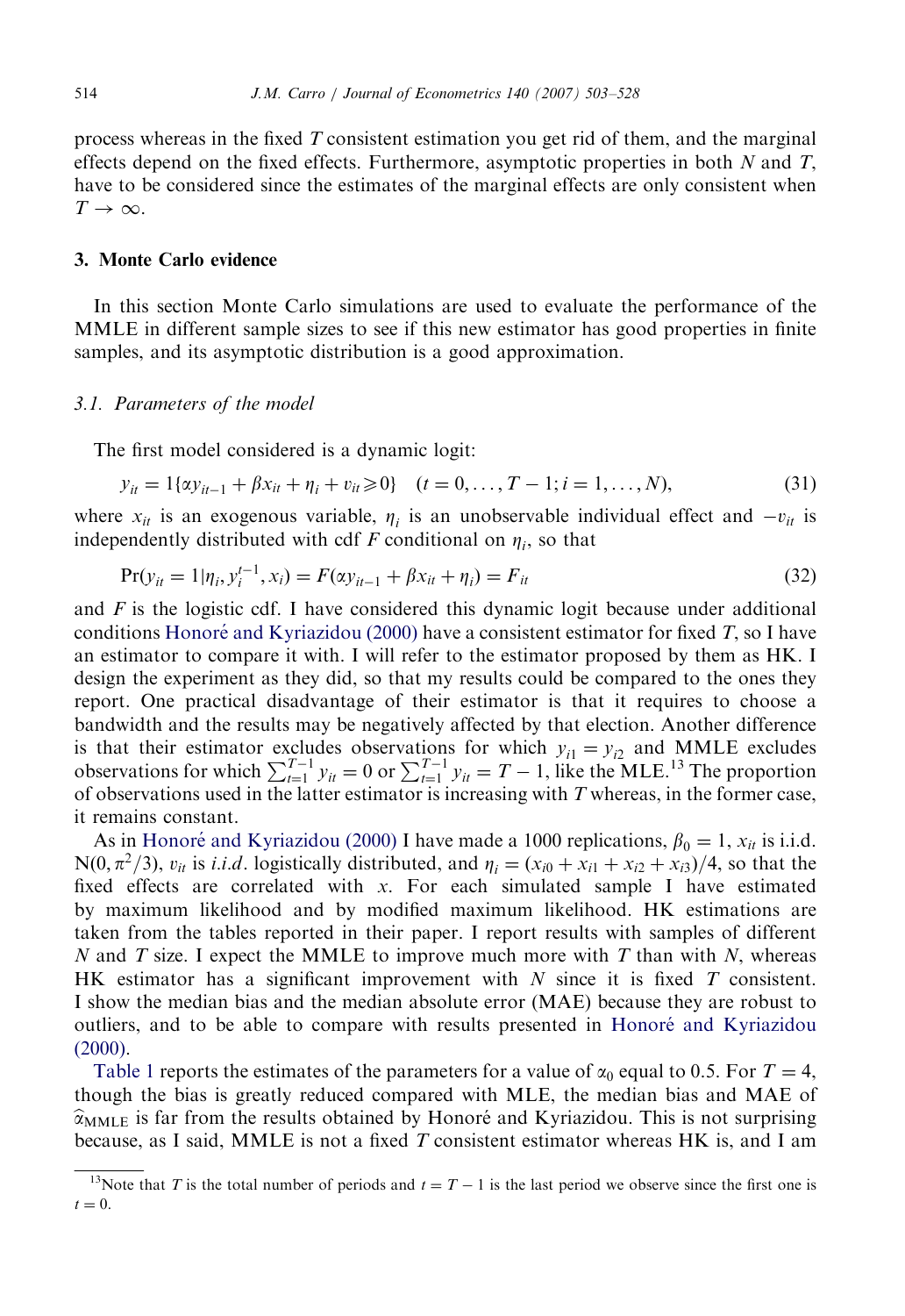|             |                                | $\overline{N}$ | $T=4$    |          |          | $T=8$    |          |          |  |
|-------------|--------------------------------|----------------|----------|----------|----------|----------|----------|----------|--|
|             |                                |                | 250      | 500      | 1000     | 250      | 500      | 1000     |  |
| <b>MLE</b>  | $\widehat{\beta}$              | <b>Bias</b>    | 0.759    | 0.768    | 0.759    | 0.248    | 0.253    | 0.254    |  |
|             | $\widehat{\boldsymbol{\beta}}$ | <b>MAE</b>     | 0.759    | 0.768    | 0.759    | 0.248    | 0.253    | 0.254    |  |
|             | $\widehat{\alpha}$             | <b>Bias</b>    | $-2.548$ | $-2.513$ | $-2.55$  | $-0.757$ | $-0.746$ | $-0.741$ |  |
|             | $\widehat{\alpha}$             | <b>MAE</b>     | 2.548    | 2.513    | 2.55     | 0.757    | 0.746    | 0.741    |  |
| <b>MMLE</b> | $\widehat{\beta}$              | <b>Bias</b>    | $-0.054$ | $-0.053$ | $-0.057$ | 0.012    | 0.015    | 0.015    |  |
|             | $\widehat{\boldsymbol{\beta}}$ | <b>MAE</b>     | 0.068    | 0.055    | 0.057    | 0.039    | 0.031    | 0.022    |  |
|             | $\widehat{\alpha}$             | <b>Bias</b>    | $-0.554$ | $-0.543$ | $-0.563$ | $-0.106$ | $-0.104$ | $-0.097$ |  |
|             | $\widehat{\alpha}$             | <b>MAE</b>     | 0.554    | 0.543    | 0.563    | 0.127    | 0.111    | 0.098    |  |
| H and K     | $\widehat{\beta}$              | <b>Bias</b>    | 0.076    | 0.044    | 0.038    | 0.014    | 0.007    | 0.009    |  |
|             | $\widehat{\boldsymbol{\beta}}$ | <b>MAE</b>     | 0.154    | 0.113    | 0.086    | 0.05     | 0.037    | 0.027    |  |
|             | $\widehat{\alpha}$             | <b>Bias</b>    | $-0.039$ | $-0.052$ | $-0.035$ | $-0.053$ | $-0.054$ | $-0.041$ |  |
|             | $\widehat{\alpha}$             | <b>MAE</b>     | 0.403    | 0.256    | 0.178    | 0.131    | 0.098    | 0.075    |  |

<span id="page-12-0"></span>Table 1 Logit design with different  $N$  and  $T$  values

Logit design:  $y_{it} = 1(\alpha y_{it-1} + \beta x_{it} + \eta_i + v_{it} \ge 0)$ ;  $\beta_0 = 1$ ;  $\alpha_0 = 0.5$ ;  $\eta_i = (1/4)\sum_{t=1}^4 x_{it}$ ;  $x_{it} \sim N(0, \pi^2/3)$ ;  $v_{it} \sim$ logistic; 1000 Monte Carlo simulations. Median bias and median absolute error (MAE) are reported.

comparing both with the smallest T size we could have for estimating this kind of models.<sup>14</sup> However for a T as small as 8, the MMLE has a MAE comparable to HK. So, reducing the order of the bias allows us to use a consistent estimator when  $T \to \infty$ , with samples of moderate  $T$  size. As expected, the MMLE does not improve with  $N$  as HK does. Compared with MLE, MMLE performs better with  $T = 4$  than MLE with  $T = 8$ .

I have simulated two different values of  $\alpha$  because the larger the  $\alpha$ , the greater the serial correlation of  $y_{ii}$ , and I expect that the estimator performs worse, as it happens with the HK. Results are shown in [Table 2.](#page-13-0) Again, estimates are greatly improved compared with MLE as they were for smaller values of  $\alpha$ .

In order to asses the merits of the modification reducing the order of the bias with respect to T, [Table 3](#page-13-0) reports the results for 16 periods. The MLE of  $\alpha_0$  has still an important bias, however the MMLE is now the best one of the three estimators.

One of the advantages mentioned of MMLE with respect to the estimator proposed by Honoré and Kyriazidou estimator is its generality. The model simulated can be estimated by both methods, but if we want to estimate a probit instead of a logit, HK has to use Manski's insight and Honoré [and Kyriazidou \(2000\)](#page-25-0) do not report estimates of  $\alpha$  and  $\beta$ separately in this case. Nevertheless, MMLE works in the same way and keeps its theoretical properties regardless the distribution of  $v_{it}$ , to the extent that the MLE is a general method of estimation for different distributional assumptions. We now have the following model:

$$
Pr(y_{it} = 1 | \eta_i, y_i^{t-1}, x_i) = \Phi(\alpha y_{it-1} + \beta x_{it} + \eta_i) = \Phi_{it},
$$
\n(33)

where  $\Phi$  is the normal cdf.

<sup>&</sup>lt;sup>14</sup>Estimates are conditional on the first observation.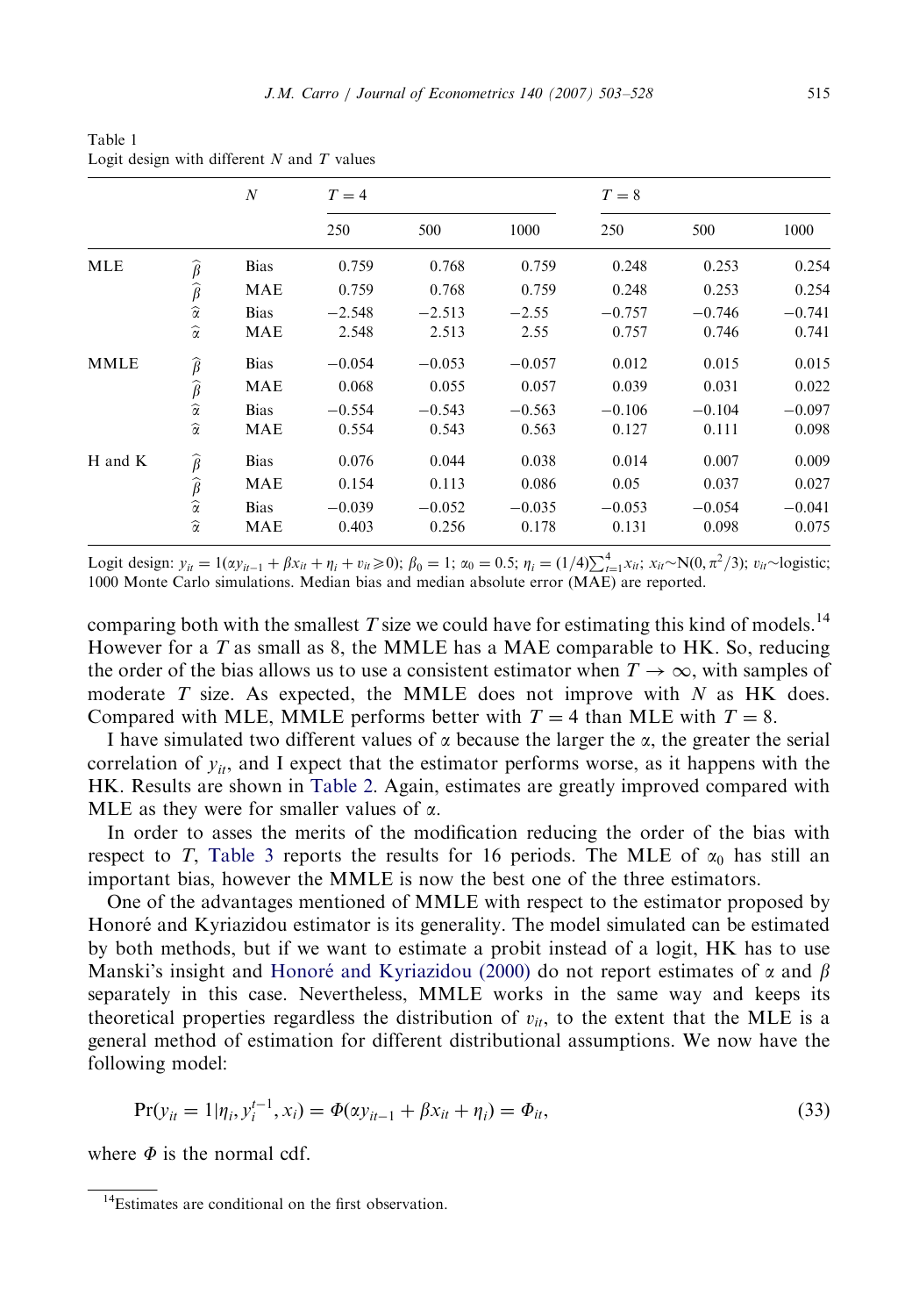|                                          |                    | 250               |                   |                   | 500               |                   |                   | 1000              |                   |                  |
|------------------------------------------|--------------------|-------------------|-------------------|-------------------|-------------------|-------------------|-------------------|-------------------|-------------------|------------------|
|                                          |                    | MLE               | MMLE              | <b>HK</b>         | MLE               | <b>MMLE</b>       | HK.               | MLE               | <b>MMLE</b>       | <b>HK</b>        |
| $\widehat{\beta}$                        | Bias               | 0.270             | 0.019             | 0.016             | 0.265             | 0.015             | 0.014             | 0.265             | 0.016             | 0.016            |
| $\widehat{\beta}$                        | MAE                | 0.270             | 0.045             | 0.064             | 0.265             | 0.032             | 0.044             | 0.265             | 0.023             | 0.034            |
| $\widehat{\alpha}$<br>$\widehat{\alpha}$ | <b>Bias</b><br>MAE | $-0.654$<br>0.654 | $-0.226$<br>0.227 | $-0.195$<br>0.227 | $-0.647$<br>0.648 | $-0.218$<br>0.218 | $-0.179$<br>0.197 | $-0.647$<br>0.647 | $-0.218$<br>0.218 | $-0.16$<br>0.164 |

<span id="page-13-0"></span>Table 2 Logit design with  $\alpha_0 = 2$ ,  $T = 8$  and different values of N

Table 3 Logit design with  $T = 16$  and  $N = 250$ 

|             | $\alpha_0 = 0.5$              |            |                            |       | $\alpha_0=2$              |       |                            |            |
|-------------|-------------------------------|------------|----------------------------|-------|---------------------------|-------|----------------------------|------------|
|             | Results for $\widehat{\beta}$ |            | Results for $\hat{\alpha}$ |       | Results for $\hat{\beta}$ |       | Results for $\hat{\alpha}$ |            |
|             | <b>Bias</b>                   | <b>MAE</b> | <b>Bias</b>                | MAE   | <b>Bias</b>               | MAE   | <b>Bias</b>                | <b>MAE</b> |
| <b>MLE</b>  | 0.099                         | 0.099      | $-0.312$                   | 0.312 | 0.108                     | 0.108 | $-0.297$                   | 0.297      |
| <b>MMLE</b> | 0.005                         | 0.023      | $-0.022$                   | 0.067 | 0.006                     | 0.027 | $-0.044$                   | 0.084      |
| <b>HK</b>   | 0.005                         | 0.029      | $-0.053$                   | 0.074 | $-0.003$                  | 0.034 | $-0.200$                   | 0.201      |

[Table 4](#page-14-0) shows the simulation results for a probit with different values of N, T and  $\alpha_0$ . The conclusions are the same as in the logit case and, in terms of MAE, they perform similarly. In [Table 4](#page-14-0) a situation with 10 periods is included. It is clear how it improves quickly with the number of periods and with 16 the median biases for the MMLE are less than 5% of the true values. Again, the MLE is severely biased even for the 16 periods case.

Estimation of the variance: The most common way of estimating the asymptotic variance–covariance matrix of the estimator in a maximum likelihood framework is using minus the inverse of the Hessian matrix—denoted by  $(-H_{NT}^{\dagger})^{-1}$ —evaluated at the estimated values. Looking at the asymptotic distribution in Eqs. (27) and (30) and given the asymptotic relations of the MMLE and MLE when both  $N$  and  $T$  go to infinity, there are four more consistent estimators of the variance–covariance matrix. In [Table 5](#page-15-0) I report the five measures and the comparison with the variances found in simulation and the percentage of times that the confidence intervals cover the true parameter values for each variance's estimator. The coverage of the intervals is less than 95% mainly because they are not centered. Centering them using the mean bias of the estimates, the coverage rate is very close to 95%. Looking at the results, all of them are quite similar and  $(-H_{NT}^{\dagger})^{-1}$  is the easiest choice since it is calculated as part of the optimization process.<sup>15</sup>

### 3.2. Policy parameters of interest

In binary choice models like  $(1)$ ,  $\beta$  is of interest since some economic hypothesis impose testable restrictions on its sign or magnitude. Also, the  $\beta$  coefficients give the relative

<sup>&</sup>lt;sup>15</sup>Although we are using a concentrated likelihood, the Hessian has to take into account that the  $\eta_i$  are also being estimated. In Appendix B, I explain how I have addressed this problem.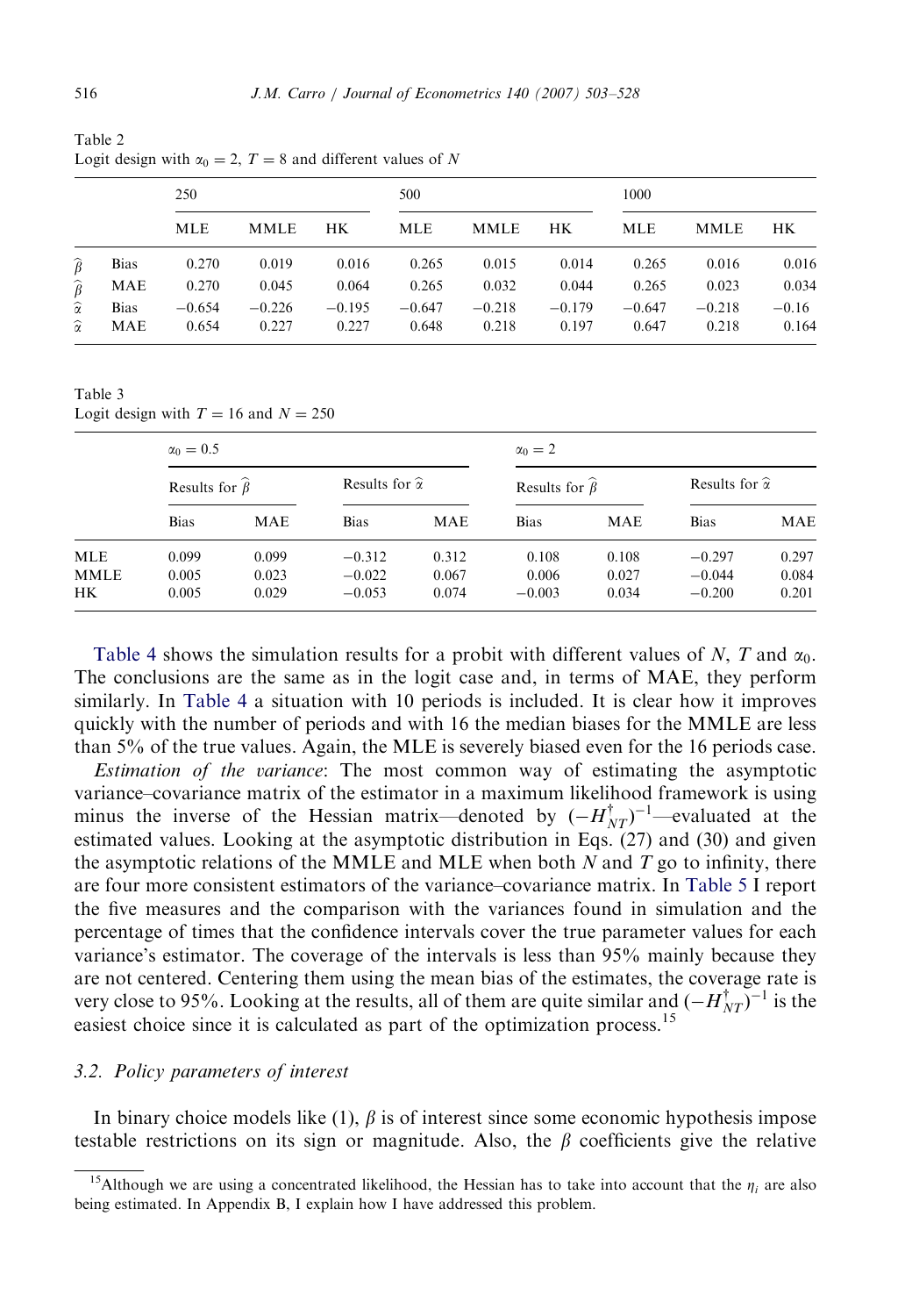| $\alpha_0$     | T              | $\boldsymbol{N}$ | MLE                 |            |             | <b>MMLE</b>                |             |                               |             |                            |
|----------------|----------------|------------------|---------------------|------------|-------------|----------------------------|-------------|-------------------------------|-------------|----------------------------|
|                |                |                  | Results for $\beta$ |            |             | Results for $\hat{\alpha}$ |             | Results for $\widehat{\beta}$ |             | Results for $\hat{\alpha}$ |
|                |                |                  | <b>Bias</b>         | <b>MAE</b> | <b>Bias</b> | <b>MAE</b>                 | <b>Bias</b> | <b>MAE</b>                    | <b>Bias</b> | <b>MAE</b>                 |
| 0.5            | $\overline{4}$ | 250              | 0.745               | 0.745      | $-2.665$    | 2.665                      | $-0.051$    | 0.061                         | $-0.450$    | 0.450                      |
|                |                | 500              | 0.739               | 0.739      | $-2.634$    | 2.634                      | $-0.047$    | 0.050                         | $-0.434$    | 0.434                      |
|                |                | 1000             | 0.715               | 0.715      | $-2.596$    | 2.596                      | $-0.053$    | 0.053                         | $-0.432$    | 0.432                      |
| 0.5            | 8              | 250              | 0.236               | 0.236      | $-0.781$    | 0.781                      | $-0.032$    | 0.042                         | $-0.078$    | 0.119                      |
|                |                | 500              | 0.230               | 0.230      | $-0.777$    | 0.777                      | $-0.036$    | 0.039                         | $-0.077$    | 0.090                      |
|                |                | 1000             | 0.232               | 0.232      | $-0.780$    | 0.780                      | $-0.035$    | 0.035                         | $-0.081$    | 0.084                      |
| 0.5            | 10             | 250              | 0.168               | 0.168      | $-0.591$    | 0.591                      | $-0.026$    | 0.034                         | $-0.057$    | 0.094                      |
|                |                | 500              | 0.164               | 0.164      | $-0.578$    | 0.578                      | $-0.029$    | 0.031                         | $-0.044$    | 0.072                      |
| 0.5            | 16             | 250              | 0.086               | 0.086      | $-0.314$    | 0.314                      | $-0.016$    | 0.027                         | $-0.007$    | 0.067                      |
|                |                | 500              | 0.089               | 0.089      | $-0.329$    | 0.329                      | $-0.013$    | 0.019                         | $-0.022$    | 0.048                      |
| 2              | 8              | 250              | 0.262               | 0.262      | $-0.691$    | 0.691                      | $-0.039$    | 0.046                         | $-0.248$    | 0.248                      |
|                |                | 500              | 0.266               | 0.266      | $-0.700$    | 0.700                      | $-0.035$    | 0.038                         | $-0.256$    | 0.256                      |
|                |                | 1000             | 0.260               | 0.266      | $-0.693$    | 0.693                      | $-0.038$    | 0.038                         | $-0.253$    | 0.253                      |
| 2              | 10             | 250              | 0.195               | 0.195      | $-0.536$    | 0.536                      | $-0.035$    | 0.041                         | $-0.174$    | 0.179                      |
|                |                | 500              | 0.191               | 0.191      | $-0.534$    | 0.534                      | $-0.037$    | 0.039                         | $-0.173$    | 0.174                      |
| $\overline{2}$ | 16             | 250              | 0.104               | 0.104      | $-0.308$    | 0.308                      | $-0.018$    | 0.028                         | $-0.072$    | 0.090                      |
|                |                | 500              | 0.108               | 0.108      | $-0.317$    | 0.317                      | $-0.014$    | 0.021                         | $-0.080$    | 0.084                      |
|                |                |                  |                     |            |             |                            |             |                               |             |                            |

<span id="page-14-0"></span>Table 4 Probit design with different N, T and  $\alpha_0$  values

 $y_{it} = 1(\alpha y_{it-1} + \beta x_{it} + \eta_i + v_{it} \ge 0); \ \beta_0 = 1; \ \eta_i = (1/4) \sum_{t=1}^4 x_{it}; \ x_{it} \sim N(0, \pi^2/3); \ v_{it} \sim N(0, \pi^2/3); \ 1000$  Monte Carlo simulations.

impact of the explanatory variables on the probabilities of  $(y_{it} = 1)$ . Nevertheless, even though the micropanel literature has emphasized the fixed T consistent estimation of  $\beta$ , in models like model (1) with two x variables, say  $x_1$  and  $x_2$ , the effect of a change in  $x_1$  over the expected y for an individual i (or the effect of a change in  $x_1$  over the probability of  $(y_{it} = 1)$ , or the marginal effect of  $x_1$ ) is

$$
\frac{\partial}{\partial x_1} E[y_{ii}|x, \eta_i] = \frac{\partial}{\partial x_1} F(\beta_1 x_1 + \beta_2 x_2 + \eta_i) = \beta_1 f(\beta_1 x_1 + \beta_2 x_2 + \eta_i)
$$
(34)

when  $x_1$  is a continuous variable and

$$
E[y_{it}|x_{1b}, x_2, \eta_i] - E[y_{it}|x_{1a}, x_2, \eta_i] = F(\beta_1 x_{1b} + \beta_2 x_2 + \eta_i) - F(\beta_1 x_{1a} + \beta_2 x_2 + \eta_i)
$$
\n(35)

when we want to know the effect of changing  $x_1$  from value  $x_{1a}$  to  $x_{1b}$ , as it happens if  $x_1$  is a discrete variable. In Eq.  $(34)$  f denotes the pdf that corresponds with distribution F. These two measures depend on the levels of all the explanatory variables and on the permanent unobserved heterogeneity  $\eta_i$ . So, the effect differs among individuals due to their unobserved heterogeneity and the values of  $x$  and  $y$  that each one has.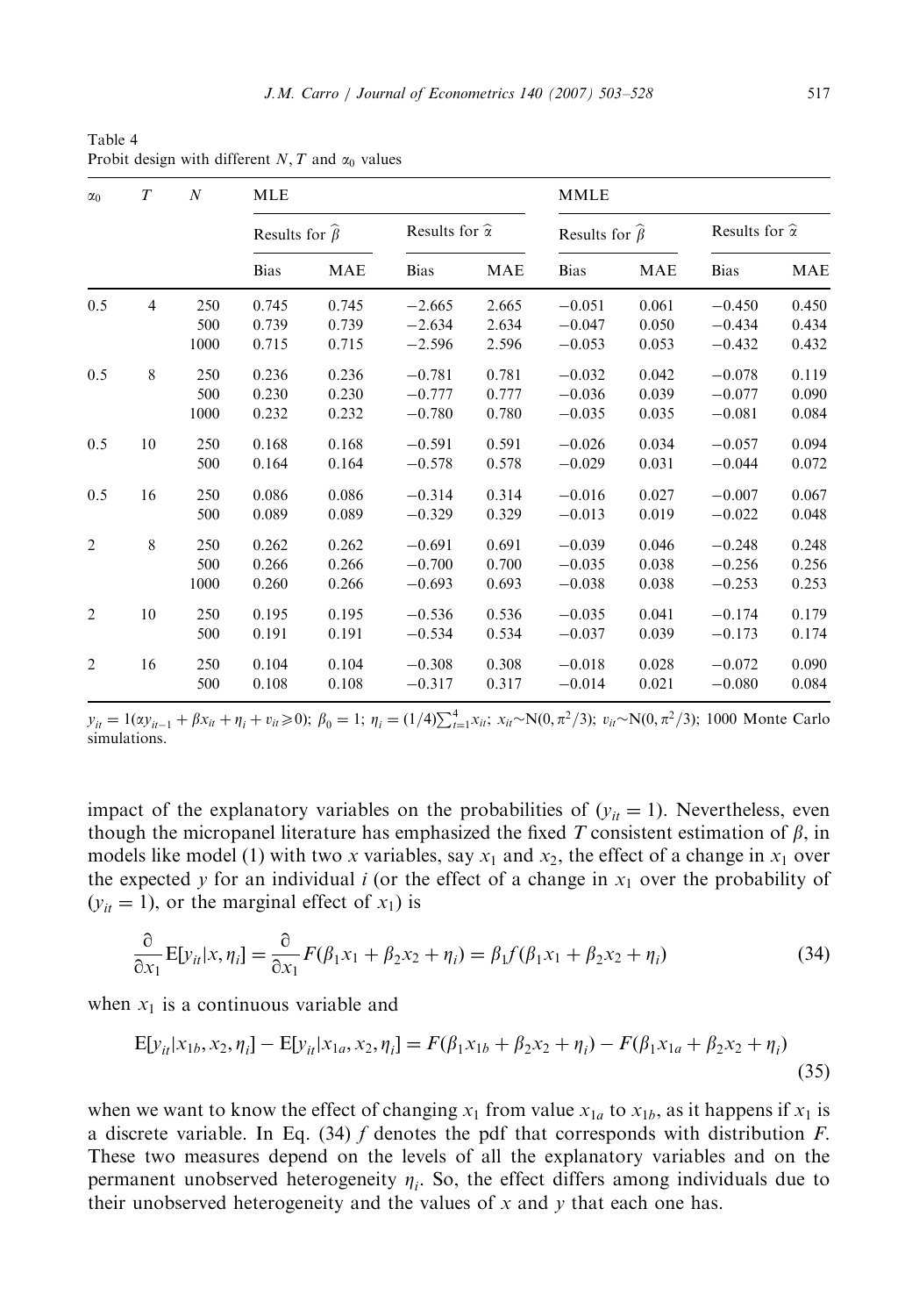|                                                | Mean                    | <b>RMSE</b>            | CI, 95% $(\%$ |
|------------------------------------------------|-------------------------|------------------------|---------------|
|                                                | $\widehat{Var(\alpha)}$ |                        |               |
| Value in 1000 simulations                      | 0.011299                |                        |               |
| $(H^{\dagger'}V^{\dagger-1}H^{\dagger'})^{-1}$ | 0.010755                | $9.726 \times 10^{-4}$ | 85.5          |
| $(H^{\dagger'}V^{-1}H^{\dagger'})^{-1}$        | 0.011786                | $9.747 \times 10^{-4}$ | 87.7          |
| $(H'V^{-1}H')^{-1}$                            | 0.011734                | $9.407 \times 10^{-4}$ | 87.2          |
| $-H^{-1}$                                      | 0.011212                | $4.123 \times 10^{-4}$ | 86.7          |
| $-H^{\dagger-1}$                               | 0.011259                | $4.219 \times 10^{-4}$ | 88.9          |
|                                                | $\widehat{Var(\beta)}$  |                        |               |
| Value in 1000 simulations                      | 0.001596                |                        |               |
| $(H^{\dagger'}V^{\dagger-1}H^{\dagger'})^{-1}$ | 0.001682                | $1.908 \times 10^{-4}$ | 94.2          |
| $(H^{\dagger'}V^{-1}H^{\dagger'})^{-1}$        | 0.001815                | $2.827 \times 10^{-4}$ | 94.8          |
| $(H'V^{-1}H')^{-1}$                            | 0.001781                | $2.464 \times 10^{-4}$ | 94.4          |
| $-H^{-1}$                                      | 0.001696                | $1.497 \times 10^{-4}$ | 94.0          |
| $-H^{\dagger -1}$                              | 0.001715                | $1.712 \times 10^{-4}$ | 94.2          |

<span id="page-15-0"></span>Table 5 Estimates of the variance

 $y_{it} = 1(\alpha y_{it-1} + \beta x_{it} + \eta_i + v_{it} \ge 0); \quad N = 500; \quad T = 8; \quad \alpha_0 = 0.5; \quad \beta_0 = 1; \quad \eta_i = (1/4)\sum_{t=1}^4 x_{it}; \quad x_{it} \sim N(0, \pi^2/3);$  $v_{it}$ ~logistic; 1000 Monte Carlo simulations.

Column CI 95%: percentage of 95% confidence intervals that contain the true value of the parameter across 1000 simulations. Intervals based on the normal asymptotic distribution. Intervals are not centered, so  $CI =$  $\hat{\alpha} \pm 1.96 \times \widehat{Var(\hat{\alpha})}$  and  $\hat{\beta} \pm 1.96 \times \widehat{Var(\hat{\beta})}$ . Mean bias  $\hat{\alpha}_{\text{MMLE}} = -0.090$ ; Mean bias  $\hat{\beta}_{\text{MMLE}} = 0.015$ .

Usually, the mean effect for all individuals is what people want to calculate. But more than one mean can be considered, depending on the economic question. Some average measures found in literature are:

• The effect of an increment in  $x_1$  over the probability of  $y = 1$ , for an individual with the average characteristics:

$$
F(\beta_1(E(x_{1it}) + 1) + \beta_2 E(x_{2it}) + E(\eta_i)) - F(\beta_1 E(x_{1it}) + \beta_2 E(x_{2it}) + E(\eta_i)).
$$
 (36)

• The expected effect over the probability of  $y = 1$  of going from  $x_{1a}$  to  $x_{1b}$  is

$$
E_{(\eta, x_2)|x_1}(Eq. (35))
$$
  
=  $\int_{\eta_i, x_{2i}} [F(\beta_1 x_{1b} + \beta_2 x_2 + \eta_i) - F(\beta_1 x_{1a} + \beta_2 x_2 + \eta_i)] dG_{(\eta, x_2)|x_1}(\eta_i, x_2|x_{1a}),$  (37)

where  $G$  is the conditional distribution function. This is the parameter of interest estimated in [Altonji and Matzkin \(2001\)](#page-24-0).

• Taking the average over the marginal distribution of  $\eta$ ,

$$
\int_{x_2} \int_{\eta} \left[ F(\beta_1(x_{1b}) + \beta_2 x_2 + \eta_i) - F(\beta_1 x_{1a} + \beta_2 x_2 + \eta_i) \right] dG_{\eta}(\eta_i) dG_{x_2|x_1}(x_2|x_{1a}). \tag{38}
$$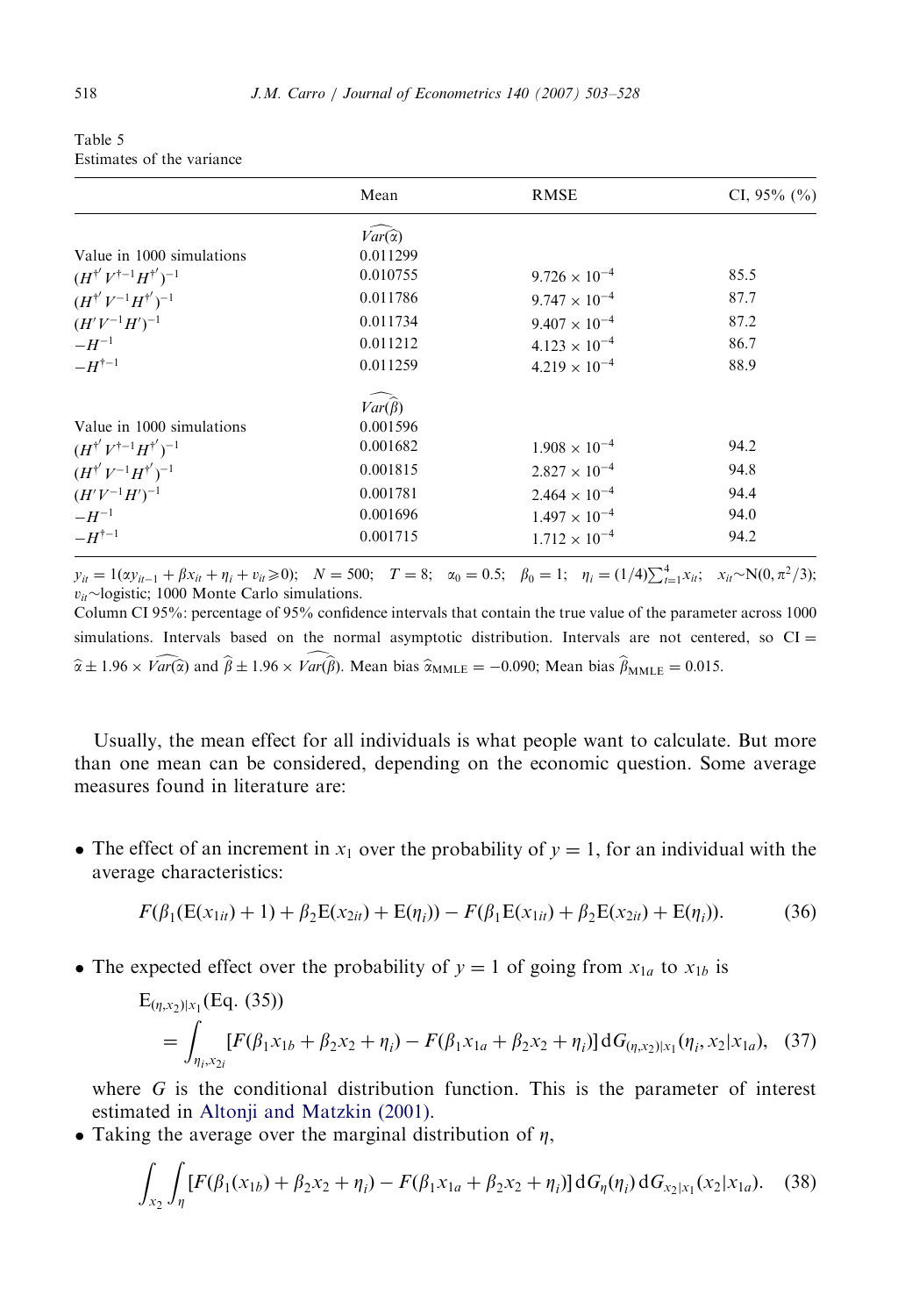| bampic counterparts of the population parameters of intercat |                                                                                                                                                                                                                                                |  |  |  |
|--------------------------------------------------------------|------------------------------------------------------------------------------------------------------------------------------------------------------------------------------------------------------------------------------------------------|--|--|--|
| Pop.                                                         | Sample counterpart                                                                                                                                                                                                                             |  |  |  |
| (36)                                                         | $[F(\beta_1(\overline{x}_1+1)+\beta_2\overline{x}_2+\overline{\eta})-F(\beta_1\overline{x}_1+\beta_2\overline{x}_2+\overline{\eta})]$                                                                                                          |  |  |  |
| (37)                                                         | $(1/Na)\sum_{i=1}^{N}[F(\beta_1x_{1b}+\beta_2x_{2it}+\eta_i)-F(\beta_1x_{1a}+\beta_2x_{2it}+\eta_i)]1_{\{x_{1i}=x_{1a}\}}^{R}$                                                                                                                 |  |  |  |
| (38)                                                         | $(1/Na) \sum_{i=1}^{N} \{(1/N) \sum_{i=1}^{N} [F(\beta_1 x_{1b} + \beta_2 x_{2it} + \eta_j) - F(\beta_1 x_{1a} + \beta_2 x_{2it} + \eta_j)]\}1_{\{x_{1it} = x_{1a}\}}$                                                                         |  |  |  |
| (39)                                                         | $(1/N)\sum_{i=1}^{N}[F(\beta_1x_{1b}+\beta_2x_{2it}+\eta_i)-F(\beta_1x_{1a}+\beta_2x_{2it}+\eta_i)]$<br>where $\bar{x} = (1/N)\sum_{i=1}^{N} x_{it}, \bar{\eta} = (1/N)\sum_{i=1}^{N} \eta_i$ and $Na = \sum_{i=1}^{N} 1\{x_{1it} = x_{1a}\}.$ |  |  |  |

<span id="page-16-0"></span>Table 6 Sample counterparts of the population parameters of interest

<sup>a</sup>When x is a continuous variable,  $1\{x_{it} = x_a\}$  will be substituted by a kernel density function.

This measure corresponds with the derivative of the average structural function (ASF) defined in [Blundell and Powell \(2003\)](#page-24-0). 16

 Chamberlain (1984) proposed as a parameter of interest the mean effect for a randomly drawn individual:

$$
\int_{\eta_i, x_2} [F(\beta_1 x_{1b} + \beta_2 x_{2it} + \eta_i) - F(\beta_1 x_{1a} + \beta_2 x_{2it} + \eta_i)] \, dG(\eta_i, x_{2it}). \tag{39}
$$

All the above are population measures. If we have a random sample of  $(y_{ii}, x_{it}, \eta_i)$  $i = 1, \ldots, N; t = 0, \ldots, T-1$ , knowing  $\beta$ , the sample counterparts, for the effects on a specific period  $t$ , are in Table 6.

In [Table 7](#page-17-0) I show some of the parameters of interest described and their estimates by MMLE and MLE for a simulated sample. They can all be estimated, just replacing  $\alpha$ ,  $\beta$ and  $\eta_i$  by their estimates. The measure corresponding to Eq. (38) is different from the one corresponding to Eq. (37) because (38) is using the marginal distribution of the fixed effect; therefore, it is ignoring that there is positive correlation between the explanatory variables and the fixed effects. The MMLE is clearly improving the estimation comparing it with the MLE.

On the other hand, depending on the economic matter analyzed, we may need not only the mean, but also other descriptive statistics such as the variance, the percentiles or even the whole distribution of the effect on the population. In addition to that, the mean is very descriptive (in a statistical sense) in most of the linear models found in the literature but it may not capture relevant features of the distribution in binary choice models. In models like (1) individuals choose one option depending on whether they are above or below a threshold, and a change in  $x$  produces a change in the probability of being above that threshold. This means a greater effect on those who are close to the threshold and a small effect for those who are far away from the threshold. The mean effect may be between those two groups of individuals and it may not be relevant for most of the population.

<sup>&</sup>lt;sup>16</sup>Blundell and Powell (2003) consider models with endogenous regressors. In model (1) the unobservable part has two components: an exogenous shock  $v_{it}$  and permanent unobserved heterogeneity  $\eta_i$  possibly correlated with the regressors. So the endogeneity in this case comes from  $\eta_i$ .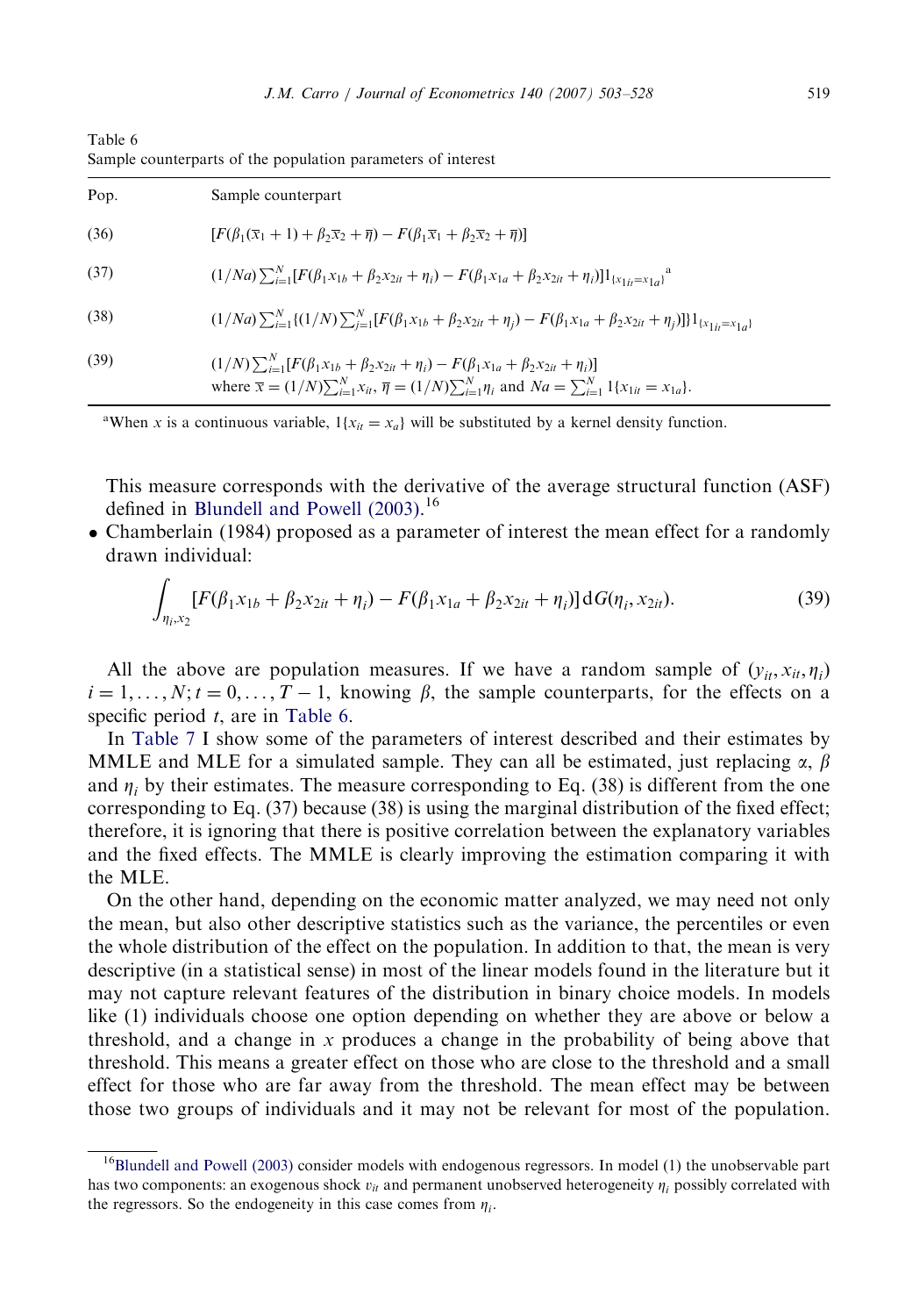| .              |       |             |            |  |  |
|----------------|-------|-------------|------------|--|--|
|                | Value | <b>MMLE</b> | <b>MLE</b> |  |  |
| $y_{it-1} = 0$ |       |             |            |  |  |
| Joint $(37)$   | 0.199 | 0.164       | 0.059      |  |  |
| Marginal (38)  | 0.162 | 0.133       | 0.046      |  |  |
| $y_{it-1} = 1$ |       |             |            |  |  |
| Joint $(37)$   | 0.198 | 0.157       | 0.056      |  |  |
| Marginal (38)  | 0.160 | 0.132       | 0.046      |  |  |

Mean effects of  $y_{it-1} = 1$  on the probability of  $y_{it} = 1$  computed according to the different measures presented in [Table 6](#page-16-0)

 $y_{it} = 1\{\alpha y_{it-1} + \beta x_{it} + \eta_i + v_{it} \ge 0\}$ . Dynamic logit case:  $\alpha_0 = 1, \beta_0 = -1, \eta_i = N(0, 1), x_{it} = \eta_i + N(0, 1), v_{it}$  is i.i.d. logistically distributed.  $N = 10000$ ,  $T = 8$ : Effects of  $y_{i-1} = 1$  on the probability of  $y_{i} = 1$ :  $\{F(\alpha + \beta x_{it} + \eta_i) - F(\beta x_{it} + \eta_i)\}\.$  The numbers in parentheses refer to the equation that define each measure.

Average (39) 0.198 0.198 0.160 0.057

Depending on the kind of economic study, we may only be interested on the effect over people with certain characteristics and situations, for example those who are near the threshold. In such case, the mean is not only a non-representative measure, but also could lead us to misleading conclusions.

I conduct a Monte Carlo experiment with 1000 replications of the logit model (31), with  $\alpha_0 = 1$ ,  $\beta_0 = 1.5$ ,  $\eta_i = (x_{i0} + x_{i1} + x_{i2} + x_{i3})/2$ ,  $N = 500$  and eight periods. Results on the estimation of the quantiles of the distribution of the effect of a change in  $x_{iT-1}$  over the probability of  $(y_{iT-1} = 1)$  are in [Table 8](#page-18-0). The results are reported for all individuals in the full simulated sample with the true parameters' values, for the sample of movers, i.e. for the sample actually used on the estimation, with the true parameters' values, with the ML estimates of the parameters and with the modified maximum likelihood estimates of the parameters. The sample of movers excludes those i observations whose sum of  $y_{ii}$  for the last  $T-1$  periods is equal to zero or  $T-1$ . We call these individuals stayers, as opposed to movers, because they take the same decision over all the sample period. In this experiment the proportion of stayers is around 30%. The improvement using the MML estimates compared with ML estimates at all quantiles is clear in terms of both bias reduction and root mean square error, particularly at the highest quantiles. The MML estimates are quite close to the true value based on the sample of movers. However, if we compared them with the true value based on the full simulated sample, there are more differences for the lowest quantiles. Those that are less affected by a change on the explanatory variables, are those with higher probability of not changing their decision on the sample period. It is important to note that this problem, as the estimation of the model's parameters on finite samples, depends on the number of periods available. The estimation of the parameters of interest by MML presented in Tables 7 and [8](#page-18-0), are consistent when T goes to infinity and they clearly improve the finite sample performance of the MLE.

[Fig. 1](#page-18-0) is the smoothed distribution of the effects described in [Table 8](#page-18-0), but from a simulation with  $N = 10000$ . The main feature is the bi-modality. Individuals around the first mode are those with a small effect due to that the levels of their observable variables or the levels of their individual effects are such that they have very high or very small probabilities of  $y_{ii} = 1$ , and a change in  $x_{iT}$  scarcely affects them. Observations around the

<span id="page-17-0"></span>Table 7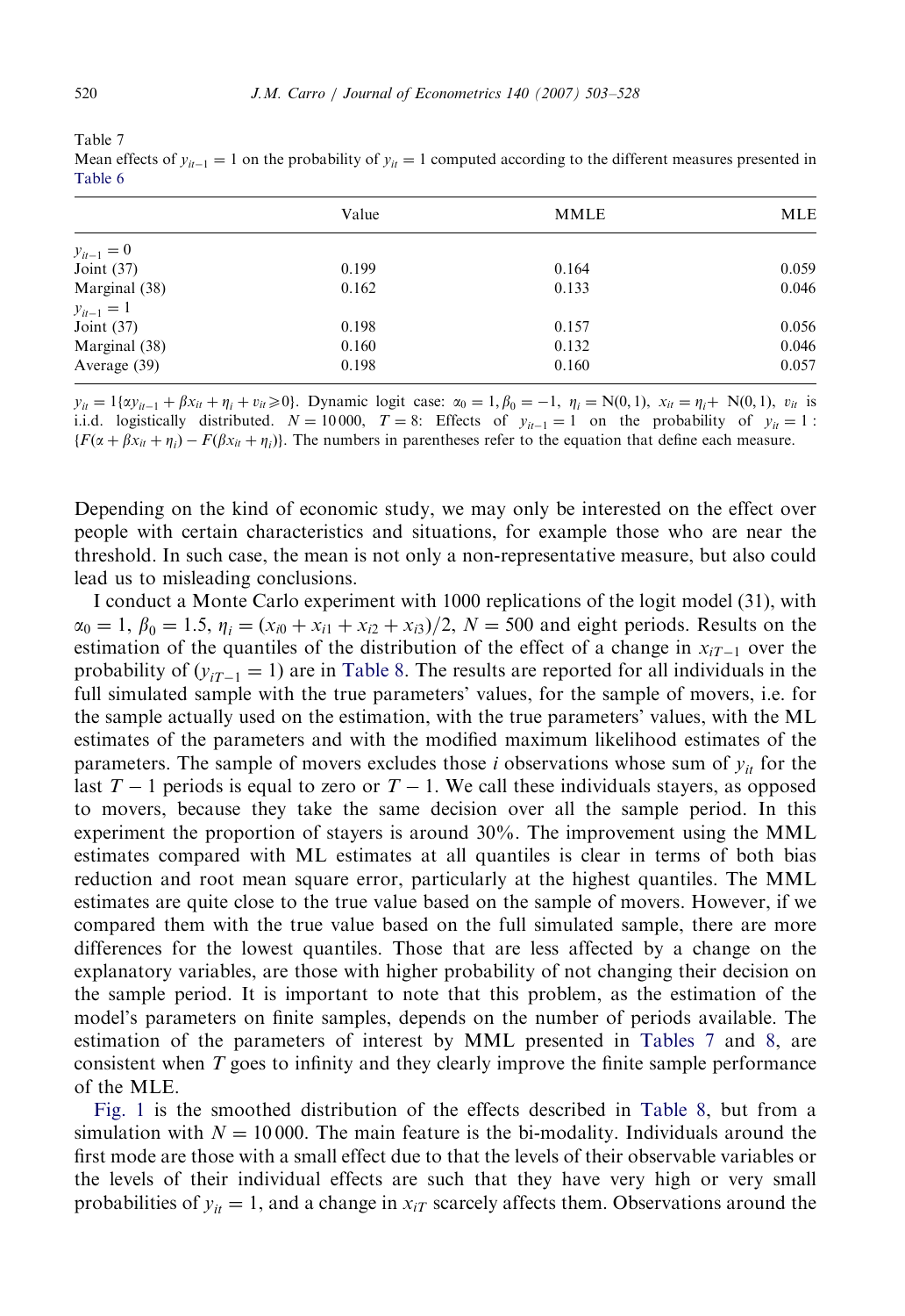|             | Full   | Movers | <b>MLE</b> | <b>MMLE</b> |
|-------------|--------|--------|------------|-------------|
| Minimum     | 0.0000 | 0.0001 | 0.0000     | 0.0001      |
| Mean Bias   |        |        | $-0.0001$  | 0.0000      |
| <b>RMSE</b> |        |        | 0.0002     | 0.0001      |
| 25%         | 0.0266 | 0.0395 | 0.0166     | 0.0385      |
| Mean Bias   |        |        | $-0.0229$  | $-0.0010$   |
| <b>RMSE</b> |        |        | 0.0236     | 0.0059      |
| Median      | 0.1195 | 0.1475 | 0.1189     | 0.1461      |
| Mean Bias   |        |        | $-0.0286$  | $-0.0013$   |
| <b>RMSE</b> |        |        | 0.0327     | 0.0124      |
| 75%         | 0.2788 | 0.2968 | 0.3495     | 0.2909      |
| Mean Bias   |        |        | 0.0526     | $-0.0059$   |
| <b>RMSE</b> |        |        | 0.0572     | 0.0160      |
| Maximum     | 0.3750 | 0.3750 | 0.5057     | 0.3667      |
| Mean Bias   |        |        | 0.1307     | $-0.0083$   |
| <b>RMSE</b> |        |        | 0.1337     | 0.0168      |
|             |        |        |            |             |

<span id="page-18-0"></span>Table 8 Quartiles of the distribution of the effect of a change in  $x_{iT-1}$  over the probability of  $(y_{iT-1} = 1)$ 

1000 Monte Carlo replications of the logit model (31), with  $\alpha_0 = 1$ ,  $\beta_0 = 1.5$ ,  $\eta_i = (x_{i0} + x_{i1} + x_{i2} + x_{i3})/2$ ,  $N =$ 500 and  $T = 8$ . Mean bias and RMSE calculated with respect to the sample of movers, which is the sample actually used on the estimation of model's parameters.



Fig. 1. Smoothed density of the effect of a change in  $x_{iT-1}$  over the probability of  $(y_{iT-1} = 1)$  for a simulated sample from the logit design, with  $T = 8$  and  $N = 10000$ .

second mode are those with higher effect and, in this simulation, most of the individuals are in that region. The mean effect  $(0.15)$  is between those two groups and it is only relevant for a very small part of the population. Although  $\hat{\beta}_{MLE}$  is severely biased, looking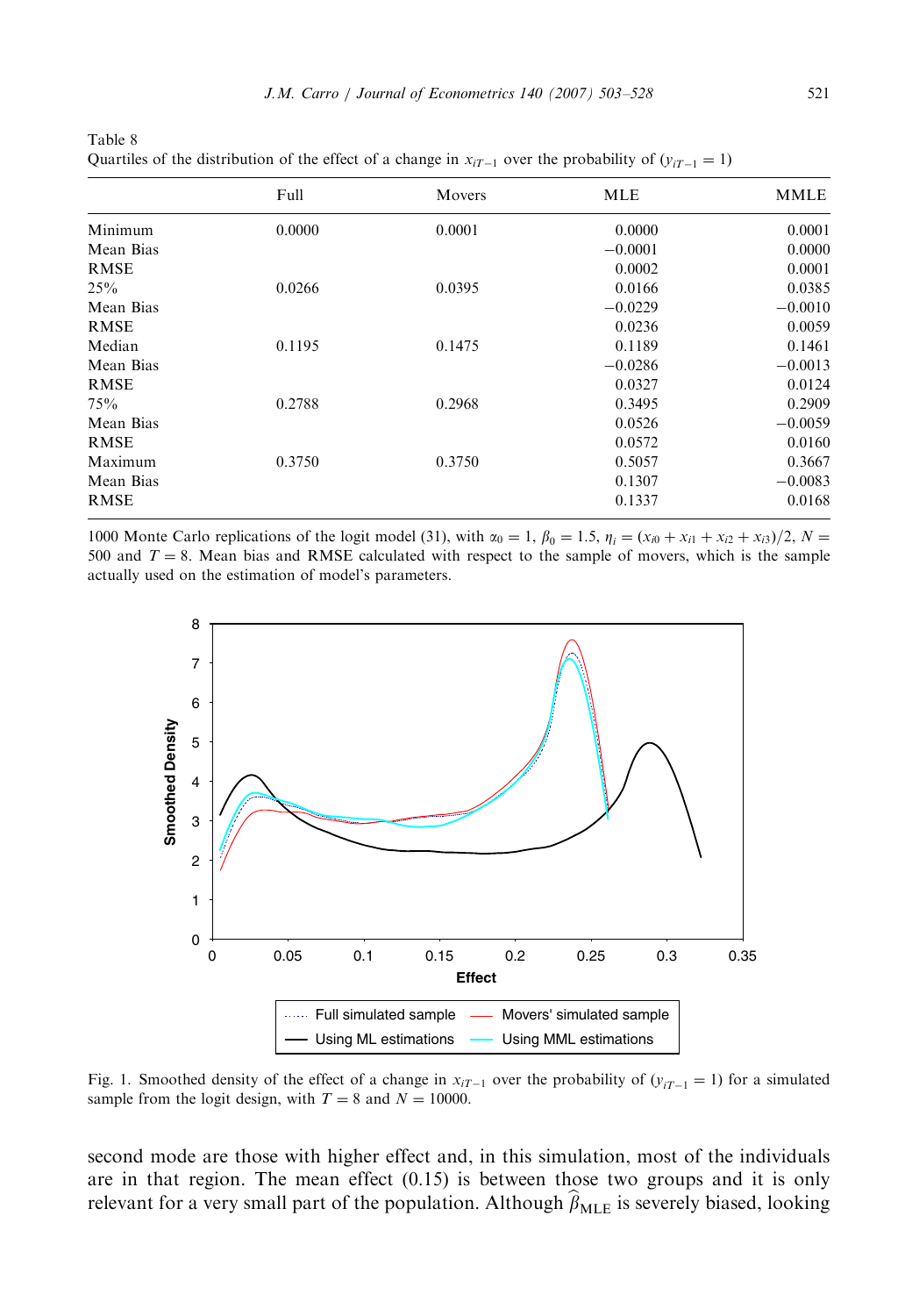at the mean effect based on ML estimations (0:16), it does not have much bias in this particular case because the MLE overestimates the frequency density of the smallest effects and the greatest effects, being balanced on average. Comparing the four densities, it can be noticed that the MLE misestimate the second mode and the densities around it significantly, whereas MMLE describes the distribution more accurately.

## 4. Empirical illustration

In this section, I illustrate the use of the modified maximum likelihood method by estimating an empirical model of female labor force participation. This empirical illustration is similar to some of the specifications estimated in [Hyslop \(1999\),](#page-25-0) although there are some differences that makes a direct comparison difficult. Essentially, Hyslop uses a different sample period, random effects instead of fixed effects and AR(1) instead of white noise errors. In this empirical illustration, as in [Hyslop \(1999\),](#page-25-0) children variables are assumed to be strictly exogenous with respect to  $\varepsilon_{it}$  in Eq. (40). However, children variables are allowed to be endogenous with respect to  $\eta_i$ . Moreover, in contrast to random effects approaches, no restrictions are placed on the form of the dependence between effects and children variables.<sup>17</sup>

I use data on 1461 married women corresponding to waves 12–22 of the Panel Study of Income Dynamics (PSID). Sample information is for 10 calendar years 1979–1988. Only women continuously married, aged between 18 and 60 in 1985 and whose husband is a labor force participant in each of the sample years, were included in the sample.<sup>18</sup>

The estimated equation is

$$
y_{it} = 1\{\alpha y_{it-1} + x_{it}'\beta + \eta_i + \varepsilon_{it} \ge 0\} \quad (t = 0, \dots, T - 1; \ i = 1, \dots, N),
$$
 (40)

 $y_{it}$  takes value one if women *i* participate in period *t* and zero otherwise.  $x_{it} = (\text{\#children0} - 2_{it-1}, \text{\#children0} - 2_{it}, \text{\#children3} - 5_{it}, \text{\#children6} - 17_{it}, \log income_{it}, \text{time})$ dummies, and a quadratic function of age), where  $\#childrena-b$  is the number of children aged between  $a$  and  $b$ , log *income* is the log of husband's labor income deflated by Consumer Price Index and age is wife's age.  $\varepsilon_{it}$  is assumed to be an independent and identically distributed normal variable. So it is a dynamic probit model.

Most women in the sample participate at least one period. Just 8% never participate. Almost half of the them participate all the last nine periods. We are conditioning on the first observation to avoid the sample initial conditions problem.

[Table 9](#page-20-0) shows the results of the estimation of model (40) by MLE and MMLE. There are significant differences on the estimated parameters. The MLE is underestimating the true state dependence effect and overestimating the effect of the other variables. As a result, the impact of previous participation on the probability of participating is estimated to be, in absolute value approximately 1.4 times the impact of a child aged between 0 and 2 using MLE and 2.7 times using the MMLE. So, the estimate by MLE of the impact of previous participation relative to the impact of a child aged between 0 and 2 on the

 $17$ In [Carro \(2003\)](#page-24-0) I study the same problem as in this empirical illustration but I consider more general specifications and assumptions. For example, I take into account specifically on the estimation of the model that the number of children variable could be affected by past participation decisions.<br><sup>18</sup>As in [Hyslop \(1999\),](#page-25-0) an individual is defined as a participant if they report both positive annual hours worked

and annual labor earnings.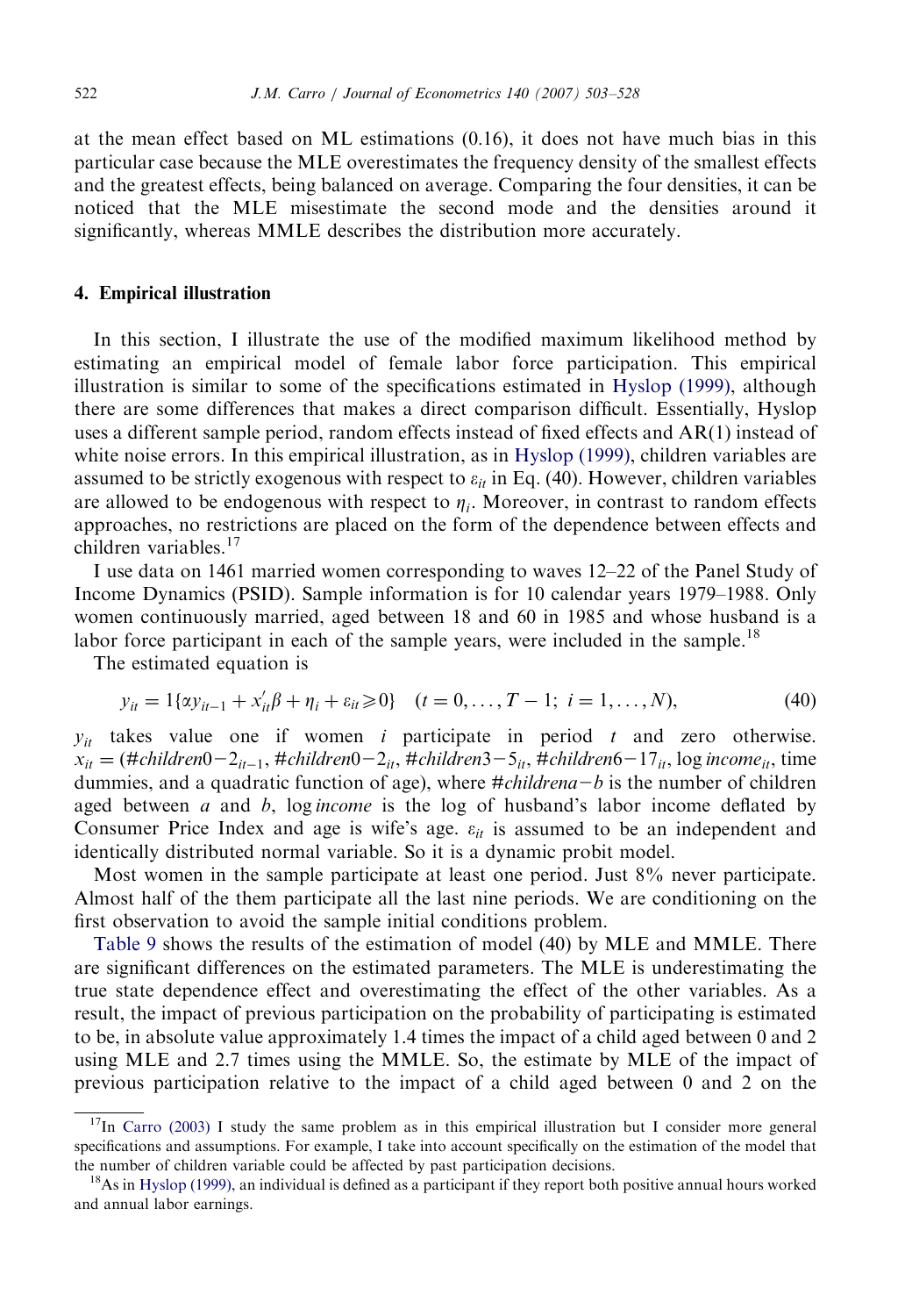|             | α       | #Children $0-2t$ | $\#$ Children 3–5 | $\#$ Children 6–17 | Log(income) |
|-------------|---------|------------------|-------------------|--------------------|-------------|
| <b>MLE</b>  | 0.753   | $-0.534$         | $-0.283$          | $-0.078$           | $-0.253$    |
|             | (0.043) | (0.064)          | (0.055)           | (0.043)            | (0.055)     |
| <b>MMLE</b> | 1.081   | $-0.400$         | $-0.183$          | $-0.038$           | $-0.209$    |
|             | (0.042) | (0.058)          | (0.050)           | (0.039)            | (0.051)     |

<span id="page-20-0"></span>Table 9 Estimates of some of the parameters of model (40)

Standard errors are in parentheses.

probability of participating, which is approximately given by the ratio  $\alpha/\beta$ , is a half of the value obtained when using MMLE.

# 5. Conclusion

I have applied the modified maximum likelihood estimator (MMLE) to dynamic panel data discrete choice models with fixed effects, using a modification expressed in terms of the original parameters of the model as in [Arellano \(2003\)](#page-24-0). I have shown that the MMLE reduces the bias of the estimated parameters from  $O(T^{-1})$  to  $O(T^{-2})$  (without increasing the asymptotic variance), even if there is no information orthogonal reparametrization. Given that reduction on the order of the bias, the finite sample bias may be negligible for moderate  $T$  and the estimator has good asymptotic properties (in an  $N$  and  $T$  asymptotic) even in situations in which  $N$  grows faster than  $T$ . Monte Carlo experiments have shown that there is a small bias in probit and logit models with a lag of the endogenous variable and exogenous variables for eight time periods.

One of the main advantages of this approach over other methods for estimating panel data binary choice models is its generality. For example, it is not restricted to the logistic case. This method is generally applicable and it has the same asymptotic properties regardless of the distribution of the errors.

In addition to that, MMLE allows to get sensible estimates of the different policy parameters of interest considered in the literature: summary measures of the effect of a change in x over the probability of  $y = 1$ . In contrast to linear models, the expected effect is different for each individual and it depends on the fixed effects. The mean of that effect across all individuals may not be the parameter of interest, but we may need the distribution of the effect of a explanatory variable. Using MML estimates of model's parameters improves significantly the estimation of that distribution with respect to the ML case. Another advantage of the approach considered in the paper is that the fixed effect, needed for the calculation of the parameters of interest, is estimated as part of the estimation process whereas in the fixed  $T$  consistent estimation it is not. Also, asymptotics in both  $N$  and  $T$  has to be considered because the estimation of the marginal effect is consistent only when  $T \to \infty$ .

#### Acknowledgments

I am especially indebted to Manuel Arellano for his valuable advice and comments. I would like to thank an anonymous referee, an associate editor and the editor for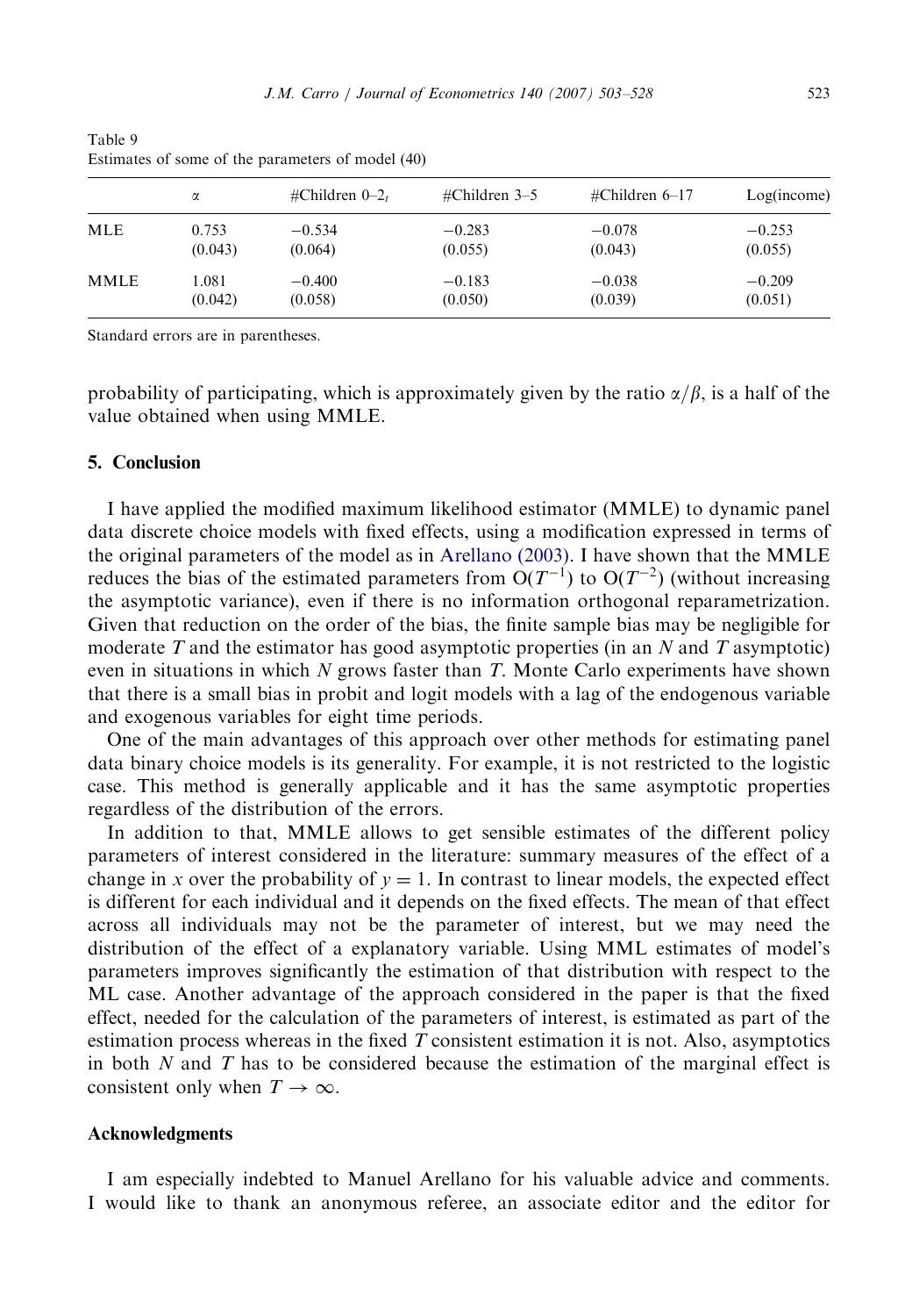comments that greatly improved the paper, and Pedro Albarran, Cristina Barcelo and Pedro Mira for discussions and support. Thanks are also due to seminar participants at CEMFI, Universidad Carlos III, UCL, Universitat Pompeu Fabra, Universidad de Alicante, CAM-University of Copenhagen and ''The Evaluation of Labour Market Policies'' conference of the Network of Excellence in Amsterdam for useful comments. All remaining errors are mine.

# Appendix A. Computation of the modified score

Let us consider the logit model used in the Monte Carlo experiments and implement the modification on it

$$
y_{it} = 1\{\alpha y_{it-1} + \beta x_{it} + \eta_i + v_{it} \ge 0\} \quad (t = 0, \dots, T - 1; i = 1, \dots, N),
$$
 (A.1)

where  $x_{it}$  is a vector of exogenous variables,  $\eta_i$  is an unobservable individual specific effect and  $-v_{it}$  is independently distributed with cdf F conditional on  $\eta_i$ ,  $y_i^{t-1} = (y_{i0}, \dots, y_{it-1})'$ and  $x_i = (x_{i1}, \ldots, x_{it})'$ , so that

$$
Pr(y_{it} = 1 | \eta_i, y_i^{t-1}, x_i) = F(\alpha y_{it-1} + \beta x_{it} + \eta_i) = F_{it},
$$
\n(A.2)

 $F$  is the logistic cdf.

From Eq. (4), an individual's modified score for  $\alpha$  is

$$
d_{\alpha Mi}(\alpha, \beta) = d_{\alpha Ci}(\alpha, \beta) - \frac{1}{2} \frac{d_{\alpha\eta\eta i}(\alpha, \beta, \hat{\eta}_{i}(\alpha, \beta)) + d_{\eta\eta\eta i}(\alpha, \beta, \hat{\eta}_{i}(\alpha, \beta))\hat{\sigma}\hat{\eta}_{i}(\alpha, \beta)/\hat{\sigma}\alpha}{d_{\eta\eta i}(\alpha, \beta, \hat{\eta}_{i}(\alpha, \beta))} + \frac{(\hat{\sigma}/\hat{\sigma}\eta_{i})(\text{E}[d_{\alpha\eta i}(\alpha, \beta, \eta_{i})|y_{i0}, \eta_{i}, x_{i}])}{\text{E}[d_{\eta\eta i}(\alpha, \beta, \eta_{i})|y_{i0}, \eta_{i}, x_{i}]} - \frac{\text{E}[d_{\alpha\eta i}(\alpha, \beta, \eta_{i})|y_{i0}, \eta_{i}, x_{i}]}{\text{E}[d_{\eta\eta i}(\alpha, \beta, \eta_{i})|y_{i0}, \eta_{i}, x_{i}]}\n\times \frac{(\hat{\sigma}/\hat{\sigma}\eta_{i})(\text{E}[d_{\eta\eta i}(\alpha, \beta, \eta_{i})|y_{i0}, \eta_{i}, x_{i}]}{\text{E}[d_{\eta\eta i}(\alpha, \beta, \eta_{i})|y_{i0}, \eta_{i}, x_{i}]}\n\times \frac{(\hat{\sigma}/\hat{\sigma}\eta_{i})(\text{E}[d_{\eta\eta i}(\alpha, \beta, \eta_{i})|y_{i0}, \eta_{i}, x_{i}]}{\text{E}[d_{\eta\eta i}(\alpha, \beta, \eta_{i})|y_{i0}, \eta_{i}, x_{i}]}\n\times \frac{(\hat{\sigma}/\hat{\sigma}\eta_{i})(\text{E}[d_{\eta\eta i}(\alpha, \beta, \eta_{i})|y_{i0}, \eta_{i}, x_{i}]}{\text{E}[d_{\eta\eta i}(\alpha, \beta, \eta_{i})|y_{i0}, \eta_{i}, x_{i}]}\n\times \frac{(\hat{\sigma}/\hat{\sigma}\eta_{i})(\text{E}[d_{\eta\eta i}(\alpha, \beta, \eta_{i})|y_{i0}, \eta_{i}, x_{i}]}{\text{E}[d_{\eta\eta i}(\alpha, \beta, \eta_{i})|y_{i0}, \eta_{i}, x_{i}]}\n\times \frac{(\hat{\sigma}/\hat{\sigma}\eta_{i})(\text{E}[d_{\eta\
$$

where  $d_{\alpha C}(\alpha, \beta)$  is an individual's score from the concentrated likelihood,

$$
d_{\alpha Ci}(\alpha,\beta) = \frac{\partial l_i(\alpha,\beta,\eta_i(\gamma))}{\partial \alpha} = \sum_{t=1}^{T-1} \left( y_{it-1} + \frac{\partial \hat{\eta}_i(\alpha,\beta)}{\partial \alpha} \right) [y_{it} - F(\alpha y_{it-1} + \beta x_{it} + \eta_i)], \quad (A.4)
$$

$$
d_{\alpha\eta i}(\alpha,\beta,\eta_i) = \frac{\partial^2 l_i}{\partial \alpha \partial \eta_i} = \sum_{t=1}^{T-1} y_{it-1} f(\alpha y_{it-1} + \beta x_{it} + \eta_i), \qquad (A.5)
$$

$$
d_{\eta\eta i}(\alpha,\beta,\eta_i) = \frac{\partial^2 l_i}{\partial \eta_i^2} = -\sum_{t=1}^{T-1} f(\alpha y_{it-1} + \beta x_{it} + \eta_i),
$$
\n(A.6)

f is the logistic pdf.

$$
E[d_{\alpha\eta i}(\alpha,\beta,\eta_i)|y_{i0},\eta_i,x_i] = -\sum_{t=1}^{T-1} E[y_{it-1}f(\alpha y_{it-1} + \beta x_{it} + \eta_i)|y_{i0},\eta_i,x_i],
$$
(A.7)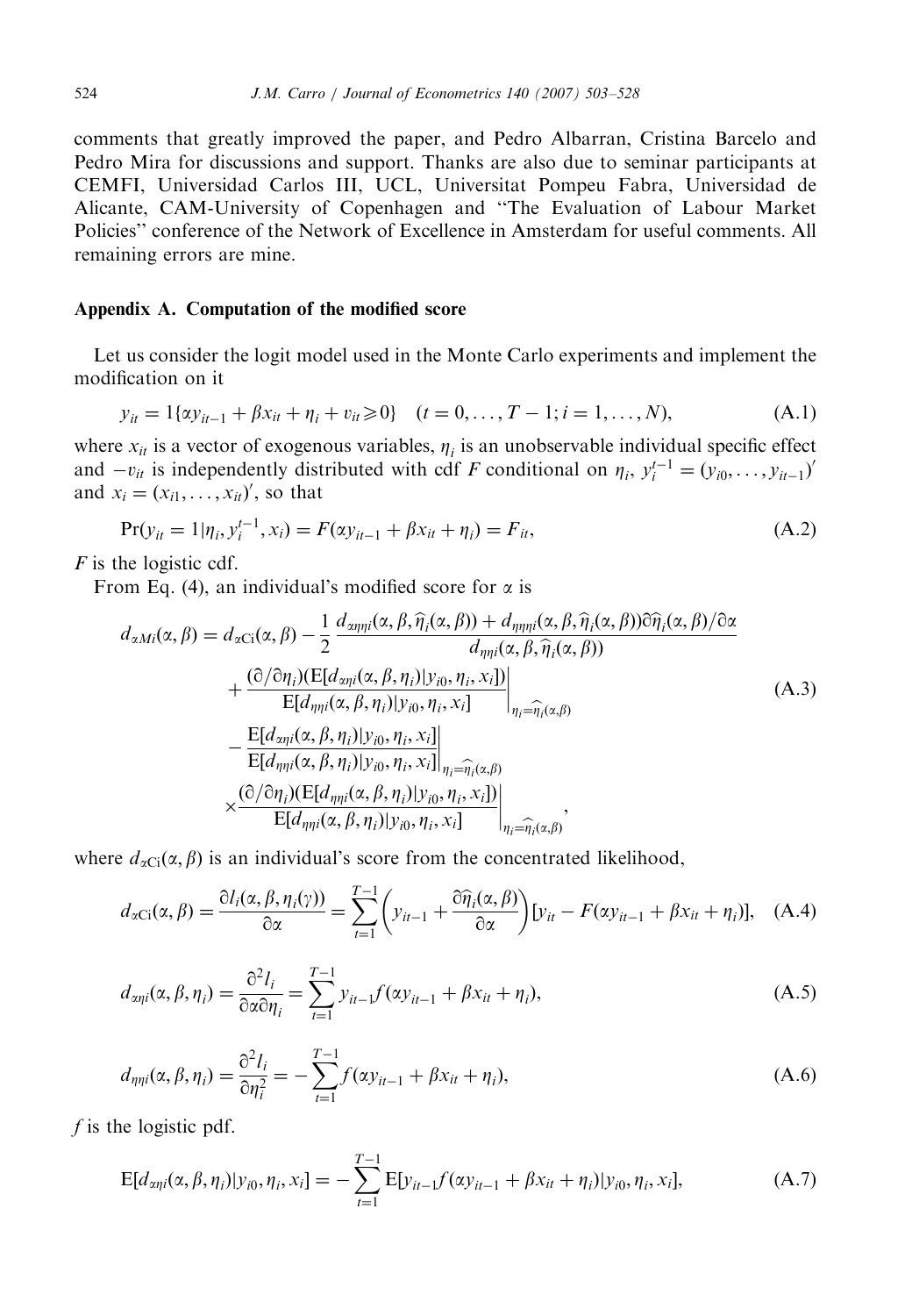$$
E[d_{\eta\eta i}(\alpha,\beta,\eta_i)|y_{i0},\eta_i,x_i] = -\sum_{t=1}^{T-1} E[f(\alpha y_{it-1} + \beta x_i + \eta_i)|y_{i0},\eta_i,x_i],
$$
\n(A.8)

$$
E[y_{it-1}f(\alpha y_{it-1} + \beta x_{it} + \eta_i)|y_{i0}, \eta_i.x_i] = f(\alpha + \beta x_{it} + \eta_i) Pr(y_{it-1} = 1|y_{i0}, \eta_i, x_i), \quad (A.9)
$$

$$
\begin{split} \nE[f(\alpha y_{it-1} + \beta x_{it} + \eta_i)|y_{i0}, \eta_i, x_i] \\
&= f(\alpha + \beta x_{it} + \eta_i) \Pr(y_{it-1} = 1|y_{i0}, \eta_i, x_i) + f(\beta x_{it} + \eta_i)(1 - \Pr(y_{it-1} = 1|y_{i0}, \eta_i, x_i)) \\
&= \Pr(y_{it-1} = 1|y_{i0}, \eta_i, x_i)(f(\alpha + \beta x_{it} + \eta_i) - f(\beta x_{it} + \eta_i)) + f(\beta x_{it} + \eta_i). \n\end{split} \tag{A.10}
$$

 $Pr(y_{it} = 1 | y_{i0}, \eta_i, x_i)$  can be calculated recursively from:

$$
Pr(y_{i1} = 1 | y_{i0}, \eta_i, x_i) = F(\alpha y_{i0} + \beta x_{i1} + \eta_i), \text{ starting point. For } t > 1:
$$
 (A.11)

$$
Pr(y_{it} = 1 | y_{i0}, \eta_i, x_i) = Pr(y_{it-1} = 1 | y_{i0}, \eta_i, x_i) (F(\alpha + \beta x_{it} + \eta_i)) - F(\beta x_{it} + \eta_i)) + F(\beta x_{it} + \eta_i).
$$

From (A.10),

$$
\frac{\partial}{\partial \eta_i} \mathbf{E}[f(\alpha y_{it-1} + \beta x_{it} + \eta_i)|y_{i0}, \eta_i, x_i]
$$
\n
$$
= \frac{\partial}{\partial \eta_i} \mathbf{Pr}(y_{it-1} = 1|y_{i0}, \eta_i, x_i) (f(\alpha + \beta x_{it} + \eta_i) - f(\beta x_{it} + \eta_i))
$$
\n
$$
+ \mathbf{Pr}(y_{it-1} = 1|y_{i0}, \eta_i, x_i) (f'(\alpha + \beta x_{it} + \eta_i) - f'(\beta x_{it} + \eta_i)) + f'(\beta x_{it} + \eta_i). \quad (A.12)
$$

From (A.9),

$$
\frac{\partial}{\partial \eta_i} \mathbf{E}[y_{it-1}f(\alpha y_{it-1} + \beta x_{it} + \eta_i)|y_{i0}, \eta_i, x_i]
$$
\n
$$
= f'(\alpha + \beta x_{it} + \eta_i) \Pr(y_{it-1} = 1|y_{i0}, \eta_i, x_i)
$$
\n
$$
+ f(\alpha + \beta x_{it} + \eta_i) \frac{\partial}{\partial \eta_i} \Pr(y_{it-1} = 1|y_{i0}, \eta_i, x_i).
$$
\n(A.13)

 $\left(\frac{\partial}{\partial \eta_i}\right) \Pr(y_{it} = 1 | y_{i0}, \eta_i, x_i)$  are calculated recursively from:

$$
\frac{\partial}{\partial \eta_i} Pr(y_{it} = 1 | y_{i0}, \eta_i, x_i) = \frac{\partial}{\partial \eta_i} Pr(y_{it-1} = 1 | y_{i0}, \eta_i, x_i) (F(\alpha + \beta x_{it} + \eta_i) - F(\beta x_{it} + \eta_i)) \n+ Pr(y_{it-1} = 1 | y_{i0}, \eta_i, x_i) (f(\alpha + \beta x_{it} + \eta_i) \n- f(\beta x_{it} + \eta_i)) + f(\beta x_{it} + \eta_i), \quad \text{for } t > 1,
$$
\n(A.14)

$$
\frac{\partial}{\partial \eta_i} \Pr(y_{i1} = 1 | y_{i0}, \eta_i, x_i) = f(\alpha y_{i0} + \beta x_{i1} + \eta_i). \tag{A.15}
$$

From the first order condition of  $\eta_i$ ,  $d_{\eta_i}(\alpha, \beta, \eta_i) = \sum_{t=1}^{T-1} (y_{it} - F_{it})$ ,  $\hat{\eta}_i(\alpha, \beta)$ , solves

$$
\sum_{t=1}^{T-1} y_{it} = \sum_{t=1}^{T-1} F(\alpha y_{it-1} + \beta x_{it} + \eta_i).
$$
 (A.16)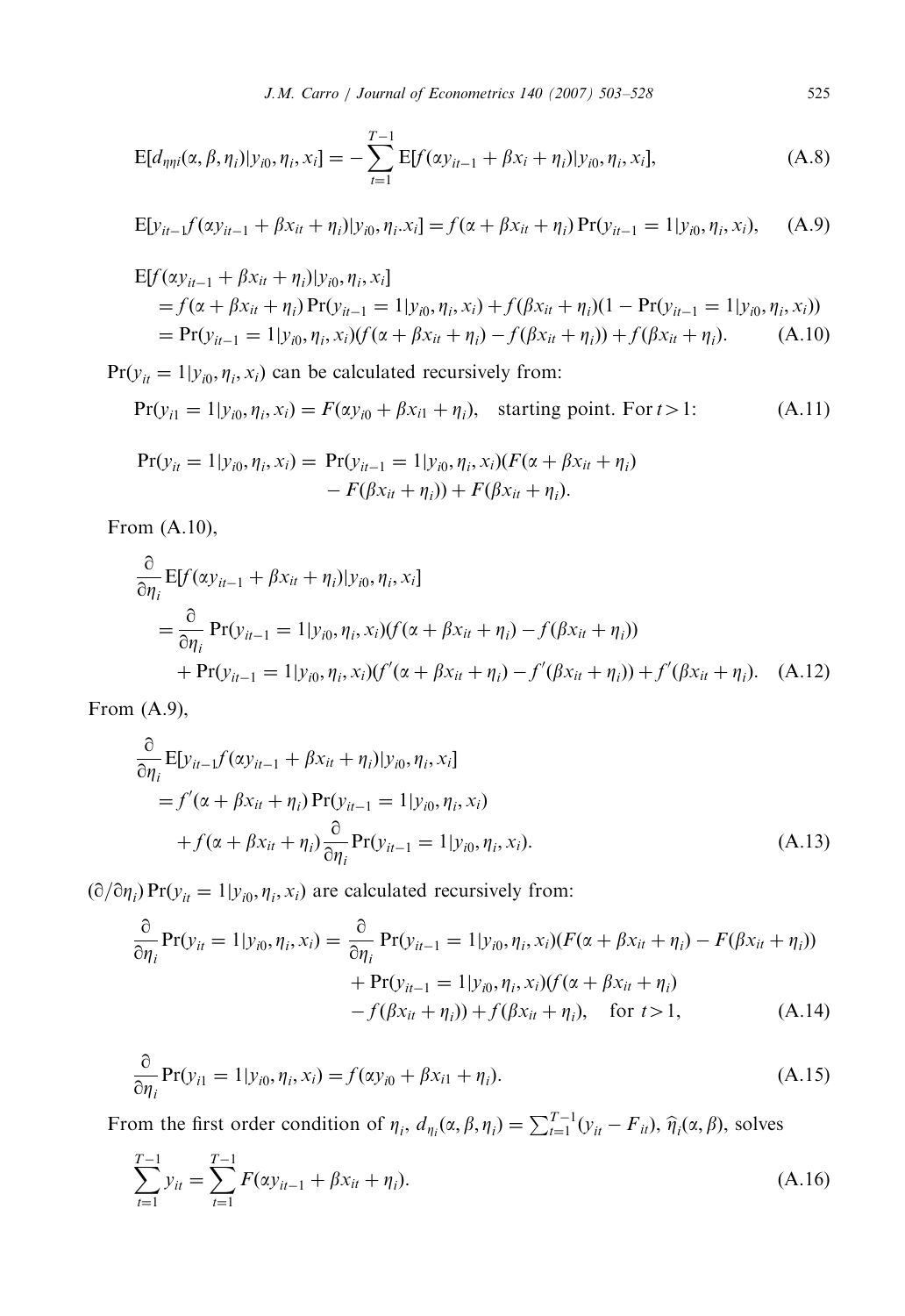Deriving the previous equation with respect to  $\alpha$ 

$$
0 = \sum_{t=1}^{T-1} f(\alpha y_{it-1} + \beta x_{it} + \eta_i) \left( \frac{\partial \widehat{\eta}_i(\alpha, \beta)}{\partial \alpha} + y_{it-1} \right).
$$

Therefore,

$$
\frac{\partial \hat{\eta}_i(\alpha, \beta)}{\partial \alpha} = \frac{-\sum_{t=1}^{T-1} y_{it-1} f(\alpha y_{it-1} + \beta x_{it} + \eta_i)}{\sum_{t=1}^{T-1} f(\alpha y_{it-1} + \beta x_{it} + \eta_i)}.
$$
\n(A.17)

The modified first order condition for  $\beta$  is calculated in the same way. In the logistic case  $f_{it} = F_{it} * (1 - F_{it})$ , which simplifies the first order condition of the likelihood, but these recursive procedures for computing the expectations needed for the modification work regardless of the density function f assumed.

#### Appendix B. Concentrating the likelihood and estimating with fixed effects

A problem that arises on the maximization of the log-likelihood function

$$
\log L = \sum_{i=1}^{N} \sum_{t=1}^{T-1} \{y_{it} * \log F(\alpha y_{it-1} + x_{it}\beta + \eta_i) + (1 - y_{it}) * \log(1 - F(\alpha y_{it-1} + \beta x_{it} + \eta_i))\}
$$
(B.1)

is that we have to estimate  $N$  parameters corresponding to the fixed effects, implying a second derivative matrix with  $N + 2$  rows and columns. A way of proceeding is using some results from matrix algebra suggested in [Chamberlain \(1980\)](#page-24-0) and [Greene \(2004\)](#page-24-0), in order to simplify the computation of the inverse of the Hessian. Alternatively [Heckman and](#page-25-0) [MaCurdy \(1980\)](#page-25-0) divided the optimization problem in two problems: one for  $\alpha$  and  $\beta$  and another for  $\{\eta_i\}_{i=1}^N$ .

In this paper I compute both the MLE and the MMLE from the first order conditions of the concentrated likelihood, so I do not divide the procedure in two estimation problems. Since, due to non-linearity, we cannot get a explicit expression of the fixed effects estimators as functions of  $\alpha$  and  $\beta$ , I make numerical substitution of them on the estimating of  $\gamma = \alpha \beta'$  i.e. the estimator of  $\gamma$  solves

$$
\sum_{i=1}^{N} \left\{ d_{\gamma i}(\gamma, \widehat{\eta}_i(\gamma)) + d_{\eta_i}(\gamma, \widehat{\eta}_i(\gamma)) \frac{\partial \widehat{\eta}_i(\gamma)}{\partial \gamma} \right\} = \sum_{i=1}^{N} d_{\gamma i}(\gamma, \widehat{\eta}_i(\gamma)) = 0,
$$
\n(B.2)

where  $\hat{\eta}_i(y)$  is the number that makes  $d_{\eta_i}(y, \eta_i) = 0$  for the value of  $\gamma$  in which we are evaluating the estimating equations;  $d_{\eta_i}(\gamma, \eta_i) \equiv \partial l_i(\gamma, \eta_i)/\partial \eta_i$  and  $d_{\gamma_i}(\gamma, \eta_i) \equiv \partial l_i(\gamma, \eta_i)/\partial \gamma$ . We use a Gauss–Newton-type algorithm to solve Eq. (B.2) with respect to  $\gamma$ , i.e. the value of  $\gamma$  that maximizes the function whose first order condition is (B.2). In each step of the algorithm  $\hat{\eta}_i$  is computed such that for the value of  $\gamma$  in that step  $(\gamma_s)$ ,  $d_{\eta_i}(\gamma_s, \eta_i)$  equals zero. Thus, the equation for each of the  $\eta_i$  is nested in the algorithm that maximizes the concentrated likelihood. In each step, we have to solve N single non-linear equations, one for each of the fixed effects.  $d_{\eta_i}(\gamma_s, \eta_i) = 0$  is easily solved by bracketing and bisection, and we use that  $N$  times. This method is faster than a Gauss–Newton-type procedure for this  $N$ problems. Here, we need to bracket the root of the equation. This can be done because we have some knowledge about the form of the equation since we know  $F$  and its derivatives.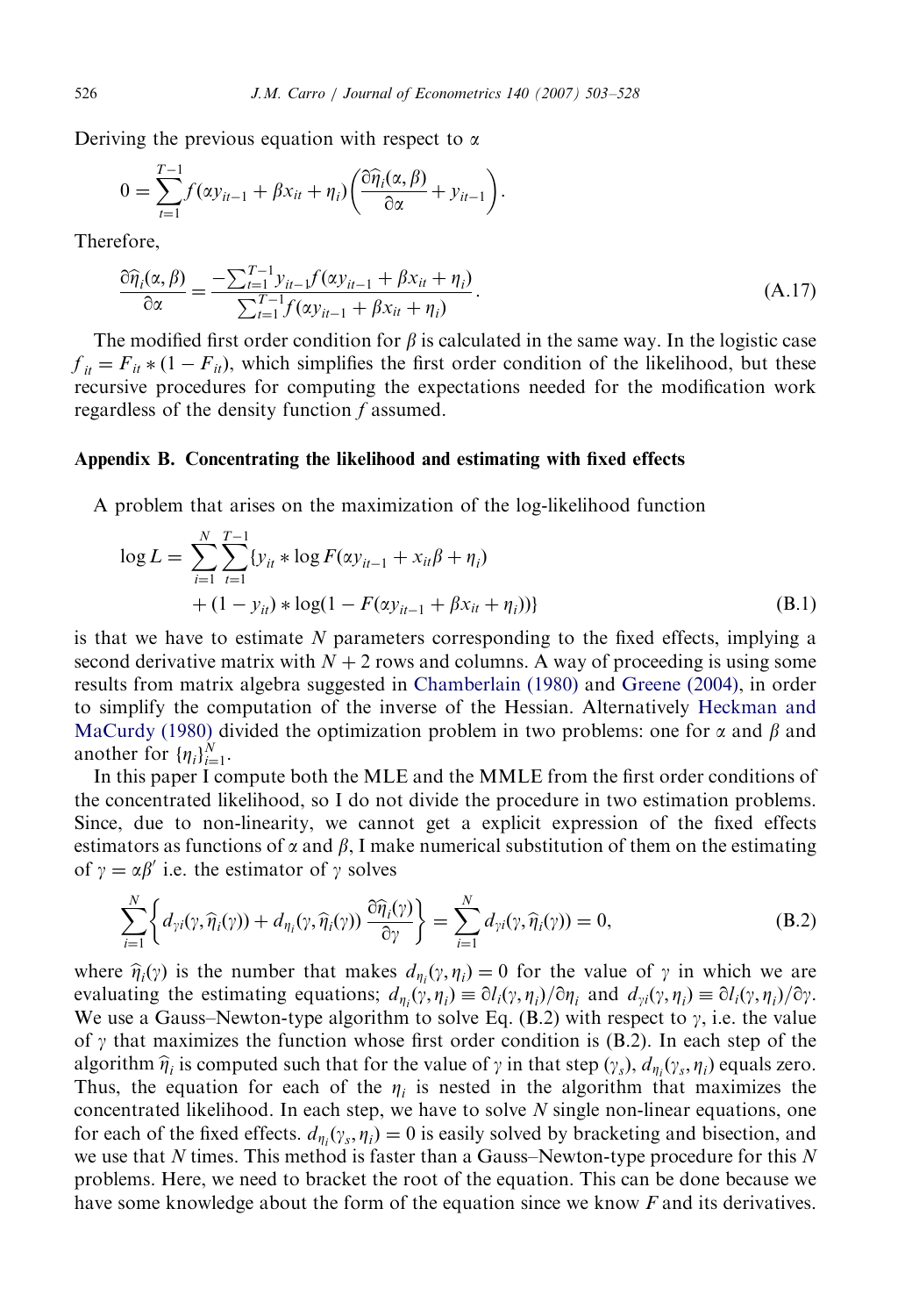<span id="page-24-0"></span>The difference with respect to Heckman and MaCurdy's suggestion is that maximization with respect to  $\alpha$  and  $\beta$  is not made for each given estimated value of the fixed effects. Instead of that the values of the fixed effects are changed accordingly in each step of the estimation process of  $\alpha$  and  $\beta$ ; just as if we were able to analytically find  $\hat{\eta}_i(\gamma)$ .

To estimate the variance correctly, we take advantage of the fact that the equation  $d_{\eta_i}(\gamma_s, \eta_i) = 0$  is nested on the algorithm. Thus, we calculate the second derivatives accounting for the fixed effects. That is, deriving  $(B.2)$  with respect to  $\gamma$ , the Hessian is equal to

$$
\begin{split} &\sum_{i=1}^{N}\left\{\frac{\partial^{2}l_{i}(\gamma,\widehat{\eta}_{i}(\gamma)}{\partial\gamma\partial\gamma}+\frac{\partial^{2}l_{i}(\gamma,\eta_{i})}{\partial\gamma\partial\eta_{i}}\bigg|_{\eta_{i}=\widehat{\eta}_{i}(\gamma)}\frac{\partial\widehat{\eta}_{i}(\gamma)}{\partial\gamma} \right.\\ &\left. +\left(\frac{\partial^{2}l_{i}(\gamma,\eta_{i})}{\partial\eta_{i}\partial\gamma}\bigg|_{\eta_{i}=\widehat{\eta}_{i}(\gamma)}+\frac{\partial^{2}l_{i}(\gamma,\eta_{i})}{\partial\eta_{i}\partial\eta_{i}}\bigg|_{\eta_{i}=\widehat{\eta}_{i}(\gamma)}\frac{\partial\widehat{\eta}_{i}(\gamma)}{\partial\gamma}\right)\frac{\partial\widehat{\eta}_{i}(\gamma)}{\partial\gamma}+d_{\eta_{i}}(\gamma,\widehat{\eta}_{i}(\gamma))\frac{\partial^{2}\widehat{\eta}_{i}(\gamma)}{\partial\gamma\partial\gamma}\right\},\end{split}
$$

 $d_{\eta_i}(\gamma, \hat{\eta}_i(\gamma))(\partial^2 \hat{\eta}_i(\gamma)/\partial \gamma \partial \gamma) = 0$  because  $d_{\eta_i}(\gamma, \eta_i) = 0$  at  $\eta_i = \hat{\eta}_i(\gamma)$ .

Everything is the same for the MMLE, just replacing  $d_{\gamma l}(\gamma, \hat{\eta}_i(\gamma)) = \partial l_i(\gamma, \eta_i)/\partial \gamma|_{\eta_i = \hat{\eta}_i(\gamma)}$  by the modified first order condition presented in the paper,  $d_{vMi}(y)$ .

## References

- Akahira, M., Takeuchi, K., 1982. On asymptotic deficiency of estimators in pooled samples in the presence of nuisance parameters. Statistics and Decisions 1, 17–38.
- Altonji, J.G., Matzkin, R.L., 2001. Panel data estimators for nonseparable models with endogenous regressors. Technical Working Paper 267, National Bureau of Economic Research.
- Alvarez, J., Arellano, M., 2003. The time series and cross-section asymptotics of dynamic panel data estimators. Econometrica 71, 1121–1159.
- Arellano, M., 2003. Discrete choice with panel data. Investigaciones Económicas XXVII (3), 423–458 ([ftp://](ftp://ftp.funep.es/InvEcon/paperArchive/Sep2003/v27i3a1.pdf) [ftp.funep.es/InvEcon/paperArchive/Sep2003/v27i3a1.pdf](ftp://ftp.funep.es/InvEcon/paperArchive/Sep2003/v27i3a1.pdf)).
- Arellano, M., 2005. The Cox–Reid modified score: a comment. Manuscript, CEMFI, Madrid.
- Arellano, M., Honoré, B., 2001. Panel data models: some recent developments. In: Heckman, J.J., Leamer, E. (Eds.), Handbook of Econometrics, vol. 5. Elsevier Science, Amsterdam.
- Blundell, R., Powell, J.L., 2003. Endogeneity in nonparametric and semiparametric regression models. In: Dewatripont, M., Hansen, L.P., Turnovsky, S.J. (Eds.), Advances in Economics and Econometrics, Theory and Applications, Eighth World Congress, vol. II. Cambridge University Press, Cambridge.
- Carro, J.M., 2003. Intertemporal female labor force participation with non-exogenous children. Mimeo, CEMFI, Madrid.
- Chamberlain, G., 1980. Analysis of covariance with qualitative data. Review of Economic Studies 47, 225–238.
- Chamberlain, G., 1984. Panel data. In: Griliches, Z., Intriligator, M.D. (Eds.), Handbook of Econometrics, vol. 2. Elsevier Science, Amsterdam.
- Chamberlain, G., 1992. Binary response models for panel data: identification and information. Manuscript, Department of Economics, Harvard University.
- Cox, D.R., Reid, N., 1987. Parameter orthogonality and approximate conditional inference. Journal of the Royal Statistical Society, Series B 49, 1–39.
- Ferguson, H., 1992. Asymptotic properties of a conditional maximum-likelihood estimator. The Canadian Journal of Statistics 20 (1), 63–75.
- Ferguson, H., Reid, N., Cox, D.R., 1991. Estimating equations from modified profile likelihood. In: Godambe, V.P. (Ed.), Estimating Functions. Oxford University Press, Oxford.
- Greene, W., 2004. The behaviour of the maximum likelihood estimator of limited dependent variable models in the presence of fixed effects. The Econometrics Journal 7, 98–119.
- Hahn, J., 2001. The information bound of a dynamic panel logit model with fixed effects. Econometric Theory 17, 913–932.